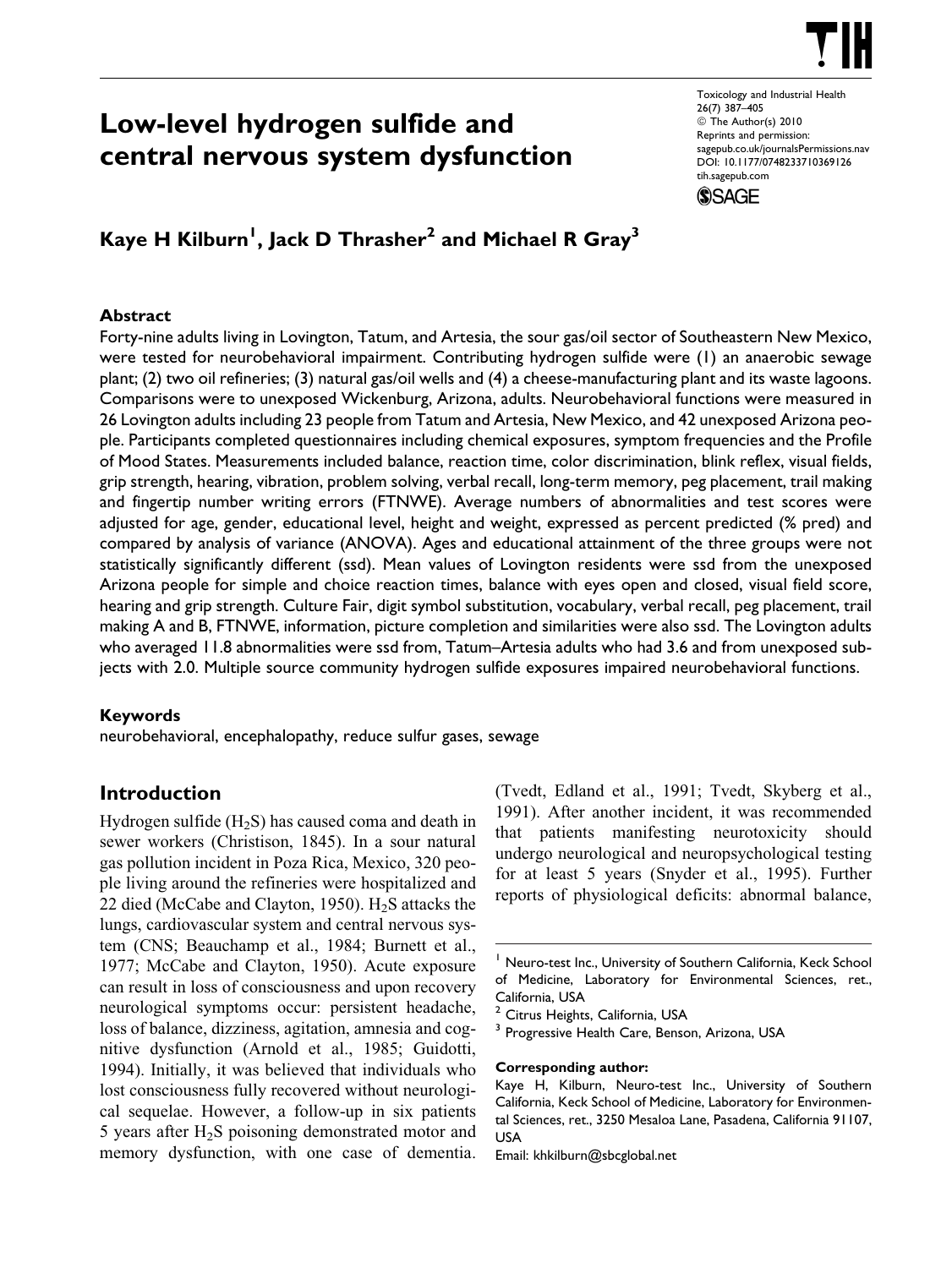reaction time, color discrimination and visual field performance made it clear that brain damage was permanent with objective measures of a prolonged P300 latency (Wasch et al., 1989) and decreased performance in a battery of tests for neurophysiological/psychological functions (Kilburn and Warshaw 1995a).

Animal studies have shown several specific adverse effects of  $H_2S$  on the CNS. Repeated exposure to  $H_2S$  (25 to 100 parts per million [ppm]) produced a cumulative effect in the rat hippocampus, resulting in an increase in the total theta power activity in a dose-dependent manner (Skrajny et al., 1996). Following a daily 1-hour exposure to 7 ppm, rat cerebral cortices showed axonal swelling and demyelination, neuronal cell death, intensified endocytosis, oligodenroglial damage and increased protein synthesis (Solnyshkova, 2003; Solnyshkova et al., 2002; Solnyshkova and Shakhlamov, 2002).  $H_2S$  also maybe a developmental CNS toxin causing abnormal growth of cerebellar Purkinje cells after in utero exposure in rats (Hanna and Roth, 1991). In addition, in utero and postnatal treatment of rat pups caused an increase in neurotransmitters (serotonin, epinephrine, aspartate, GABA and glutamate) in the frontal cortex and developing cerebellum (Roth et al., 1995; Skrajny et al., 1992). Among the mechanisms proposed for toxicity are interference with sodium currents in cells (Warenycia et al., 1989), overloading of the  $H_2S$  gaseous transmitter system (Wang, 2002), inhibition of cytochrome oxidase that was cumulative (Savolainen et al., 1980) and production of reactive sulfur species depleting glutathione with formation of reactive oxygen species (ROS; Truong et al., 2006).  $H_2S$  exposures have cumulative effects in animals (Partlo et al., 2001; Skrajny et al., 1996).

Historically, exposure to low concentrations of H2S and other reduced sulfur compounds from industrial and non-industrial sources has been considered a nuisance. As such,  $H_2S$  was removed from the Clean Air, 1990 under pressure from the American Petroleum Institute (Morris, 1997). This occurred in opposition to the recommendation of the Agency for Toxic Substances and Disease Registry (ATSDR) to set a chronic reference dose (RfC) of 0.010 ppm in the draft on the Toxicological Profile for  $H_2S$  (2004). Several reports demonstrate the need for stricter controls on  $H_2S$  releases. Emissions of malodorous sulfur compounds (24 hours of  $H_2S$  at 35–45  $\mu$ g<sup>3</sup>) from a pulp mill were associated with increased respiratory and neuropsychological symptoms (anxiety and

depression; Haahatela et al., 1992; Partti-Pellinen et al., 1995). Exposure to  $H_2S$  emitted from open ponds from industrial waste (24-hour average of  $H_2S < 3-49 \text{ }\mu\text{g/m}^3$ ) and geothermal releases (peak  $H<sub>2</sub>S < 300-400$  parts per billion [ppb]) resulted in increased odds ratio for central nervous and respiratory symptoms (Legator et al., 2001). Moreover, increased risks for diseases of the respiratory and nervous system were reported in residents of Rotorua, New Zealand, living on an active geothermal field (Bates et al., 2002). Subsurface leakage in the sour gas field of SW Iran contains reactive sulfur compounds equal to  $0.023 \pm 0.002$  ppm of SO<sub>2</sub>. Reports on residents have shown elevated scores for depression and hopelessness (Saadat, Bahaoddini et al., 2004); increased rates of suicide (Saadat, Zendeh-Boodi et al., 2004) and decreased absolute white blood cell counts, while RBC, hematocrit, hemoglobin and platelets were elevated (Saadat and Bahaoddini, 2004). Finally, objective measurements of permanent neuropsychological and neurophysiological deficits (e.g. balance, memory, word recall, trail making, peg placement, visual scores, etc.) have demonstrated numerous deficits in individuals exposed to low concentrations of reduced sulfur compounds from refineries (Kilburn, 1999; Kilburn and Warshaw, 1995), oil field workers (Kilburn, 1997), natural gas and hog lagoons (Kilburn, 1999), leakage into homes from gas and petroleum deposits (Kilburn, 2003) and a refinery explosion (Kilburn, 1999).

We reasoned that adverse effects from  $H_2S$  might occur to people in the middle of a sour gas/oil field of Lea and Eddy Counties in S.E. New Mexico. The region has several oil refineries and a malodorous desulphurization plant for natural gas that precipitated complaints from residents. In addition, Lovington had an outmoded waste water treatment plant (WWTP) that went anaerobic because of excessive discharge of heavy oil and wax waste from a local refinery and fat from a cheese-whey manufacturer. These materials prevented aeration of waste. After being consulted by four residents with severe health complaints, we invited residents of three towns in Southeastern New Mexico to participate in an investigation.

### Materials and methods

#### Subjects

All subjects in this study lived and/or worked in the sour gas/oil fields located in South East New Mexico as follows: Two WWTP workers and their wives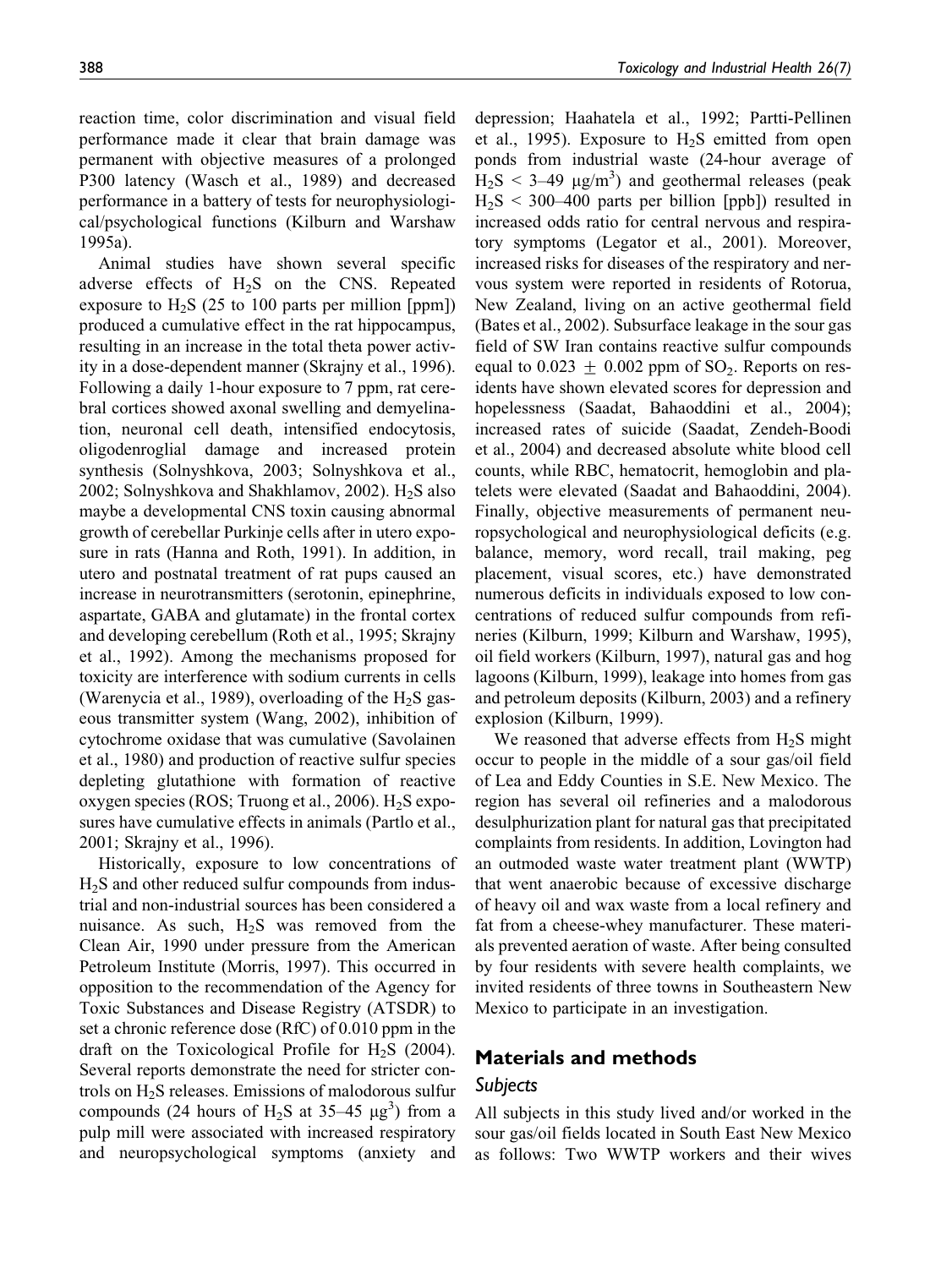originally met with one of the authors. They brought videos depicting the anaerobic condition of the WWTP and raw sewage running down the streets of Lovington as well as data on  $H_2S$  testing. The four had severe balance problems when their eyes were closed and complaints of neurocognitive dysfunction. They and four other adults (3 men, one wife) with similar symptoms underwent detailed neurophysiological and neuropsychological testing.

Twenty-six women and men, including the original eight subjects (age:  $45.9 + 11.6$ ; education:  $11.2 \pm 2$  years) residing in Lovington, New Mexico, volunteered for testing after a public meeting and newspapers and TV coverage. Three children aged 5, 7, and 11 were also tested. Their data are not included in the tables of this communication. The estimated exposures to  $H_2S$  varied, but all had lived in Lovington 4 years or more, with the five workers and three wives having exposure data.

The 12 Tatum, New Mexico, people (located 32 km NE of Lovington) were recruited by community churches and matched to the Lovington subjects. Tatum is within the same sour gas/oil field as Lovington and had a natural gas desulfurization plant near the town. The Tatum subjects were tested intermixed with the Lovington people.

Eleven individuals from Artesia, New Mexico (104 km west of Lovington), were considered to be minimally exposed to  $H_2S$ . They were tested because of health complaints that they associated with  $H_2S$ and possibly volatile organic chemicals (VOC) exposure from an oil refinery near the center of town. They attributed their symptoms to  $H_2S$ , because they detected its odor at night and in the early morning hours. The mean age and educational level of the 23 of the lesser exposed group (Tatum  $+$  Artesia subjects) were 49.7  $\pm$  16.6 and 12.9  $\pm$  1.9 yrs, respectively.

All subjects were tested for neurobehavioral impairment, completed questionnaires and were interviewed to exclude occupational and residential exposure to neurotoxic chemicals and medical and neurological diseases (Kilburn and Warshaw, 1992). The 49 subjects were tested using the same neurobehavioral and pulmonary measurements by the team that tested eight initial Lovington subjects, the 11 adults in Artesia and the 42 unexposed adults in Arizona (Kilburn and Warshaw, 1995a, 1995b; Kilburn, 1999). The 42 Arizona unexposed subjects (age: 49  $\pm$  21.7; education: 12.6  $\pm$  2.3 years) comprised a 10-year follow-up of a random sample of 202 adults studied in 1993, 1996 and 2002 and used

to produce regression equations to predict values for the 26 tests (Kilburn, Thornton, Hanscom 1998a). Subjects completed questionnaires on chemical exposures, medical and neurological histories and frequency of symptoms (Kilburn et al., 1999). They gave informed consent and the protocol was approved by the Human Studies Research Committee of the University of Southern California, Keck School of Medicine.

### Exposure assessments – hydrogen sulfide and air quality

Hydrogen sulfide. The assessment of exposure to  $H<sub>2</sub>S$  in Lovington was obtained via the following sources: (1) videos supplied by the Lovington WWTP workers showing Draeger tube measurements; (2) reports generated by the State of New Mexico Environment Department; (3) reports and test data by Callaway Safety Equipment Co, Hobbs, New Mexico; (4) interviews of the five workers and their wives; (5) interviews of individual residents of the community and (6) review of written complaints of citizens to the town council. The assessment of  $H_2S$ exposure for Tatum and Artesia residents was done by personal interviews (Tatum, Artesia), a visit to Artesia by the testing team and review of tests data from the State of New Mexico Environment Department on concentrations present in Eddy County, NM (Dubyk and Mustafa, 2002).

Air Quality VOCs,  $PM_{10}$  and  $PM_{2.5}$ . Review of U.S.E.P.A, historical Toxic Release Inventory (TRI) for VOCs, and  $PM_{10}$ ,  $PM_{2.5}$  for Lovington and Tatum (Lea County, NM), Artesia (Eddy County, NM) and Wickenburg (Maricopa County, AZ) was done through http://wwwscorecard.com and U.S.E.P.A. by zip codes. Lea and Eddy Counties, NM, are located in the sour gas/oil fields of SE New Mexico, while Wickenburg is a rural isolated town approximately 75 km NW of Phoenix that is devoid of major industry.

## Description of the exposure and work conditions of the original eight individuals

Three of the original exposed male subjects were employees of the Lovington WWTP and three were their wives. Two other males were WWTP and pipeline workers with 12 years of exposure to leaks of a natural gas pipeline. On one occasion, a pipe line leak that measured 480 ppm of  $H_2S$  caused a knockdown and hospitalization of one worker. Durations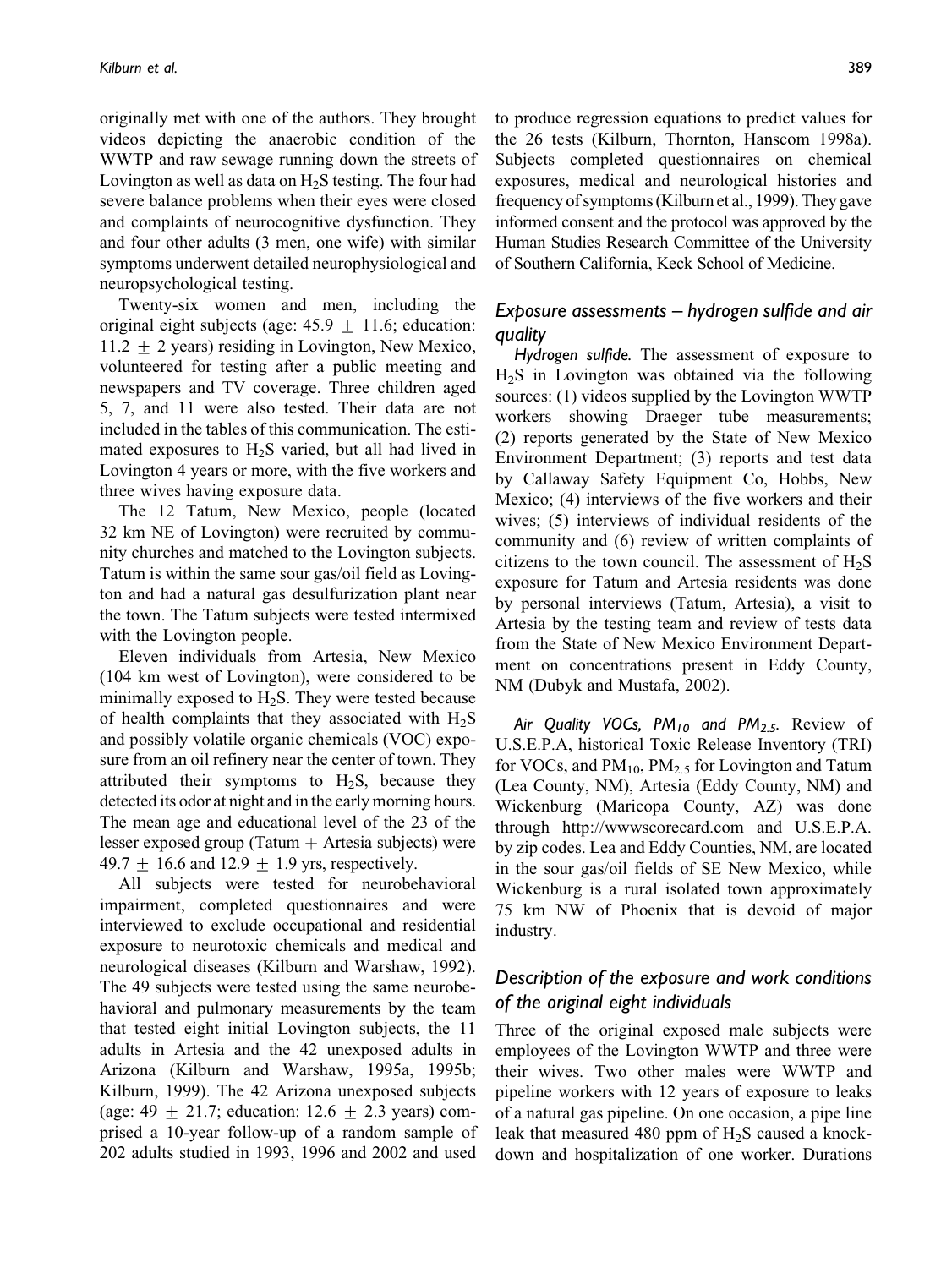of WWTP employment were 24, 21 and 4 years. These three men would frequently immerse themselves up to their arm pits in waste streams while repairing lift station pumps. Two of the wives were exposed along with their husbands while they held flashlights during repair and unclogging of sewer lines and WWTP clarifiers. The third wife was exposed as result of her husband's soiled clothing taken home (see below).

The sewage input was increased by waste from the oil refinery in 1992 and the cheese factory in 1995, resulting in anaerobic conditions of the primary and secondary clarifiers of the WWTP lasting into 2002. The waste stream from the refinery periodically had an odor of  $H_2S$  upon reception at the WWTP and would be shut down until the situation was rectified. Videos taken by two sewer plant workers revealed: (1) whey foam several inches thick spilling out of the primary and secondary clarifiers; (2) measurements of H2S concentrations on the streets of Lovington; (3) raw sewage flowing down the main street of Lovington and (4) measurements of  $H_2S$  within the WWTP. The WWTP was cited and fined for deficiencies by the State of New Mexico Occupational Safety and Health Administration (OSHA) in January 2003. Two WWTP employees and their wives had filed a civil suit against the city, the refinery and the cheese/whey manufacturer in February 2001, which was settled in 2004.

### **Questionnaires**

Completed questionnaires were checked by computer-guided reading so that subjects rectified all omissions on the day of the testing. Questionnaires included the frequencies of 35 common health complaints (Kilburn and Warshaw, 1992, 1993, 1995a, 1995b) rated from never as 1 to daily as 11, making a 10-point scale, the American Rheumatism Association 11 lupus erythematosus questions (Levin et al., 1984), a standard respiratory questionnaire (Ferris, 1978). Included were occupational and other exposures to chemicals, pesticides and herbicides, tobacco, alcohol and drug use (prescription and illicit), unconsciousness, anesthesia, and head trauma and neurologic and medical histories (Kilburn and Warshaw, 1992). The questionnaires and the neurophysiological and neuropsychological test battery had evolved through previous studies for formaldehyde effects on histology technicians (Kilburn and Warshaw, 1992) of people exposed to thermolysis products of polychlorinated biophenyls (PCBs) (Kilburn, 2000) and people exposed to toluene-rich chemical waste (Kilburn and Warshaw, 1993) and included several groups of unexposed subjects (Kilburn, 2000; Kilburn et al., 1998a; Kilburn and Warshaw, 1995a). The symptom frequencies of each subject were averaged and a compared across groups. The questionnaire has been standardized in previous studies (Kilburn et al., 1998a; Kilburn and Warshaw, 1992; Kilburn and Warshaw, 1993).

Neurophysiological tests. Simple reaction time (SRT) and visual two choice reaction time (CRT) were measured from the appearance on the computer screen of a 10 cm block A to its cancellation by tapping a keypad A for simple and A or S for choice with a computerized instrument (Miller et al., 1989). The lowest median score of the last 7 in each of the two trials of 20 was accepted for SRT and for CRT. Body balance was measured with the subject standing erect with feet together. The position of the head was tracked by a sound-based position detector from a sound generating stylus on a head-band, processed in a computer and expressed as mean speed of sway in cm/sec (Kilburn and Warshaw, 1994). The minimal sway speed of three consecutive 20-second trials was the value used for sway with the eyes open and sway with the eyes closed.

The blink reflex was measured in 8 exposed and 11 control subjects with surface electromyographic electrodes (EMG) from lateral orbicularis oculi muscles bilaterally (Shahani and Young, 1972, Kilburn et al., 1998a) after tapping the right and left supraorbital notches with a light hammer, which triggered a recording computer. Ten firings of R-1 were averaged to find the mean response for each side and failures to respond were recorded (Kilburn et al., 1998b). Color confusion index was measured with the desaturated Lanthony 15 hue test under constant 1000 Lux illumination (Lanthony, 1978) and errors scored by the method of Bowman (1982). Hearing was measured in left and right ears with standard audiometers (model ML-AM Microaudiometrics, So. Daytona, Florida, USA) at stepped frequencies of 500 to 8,000 Hertz. The sum of deficits for each ear was the hearing score.

Threshold testing of visual field performance used a computerized automated perimeter which mapped the central  $30^{\circ}$  of right and left eyes individually (Neuro-Test, Inc. Pasadena, California, USA). The visual field score for each eye was the sum of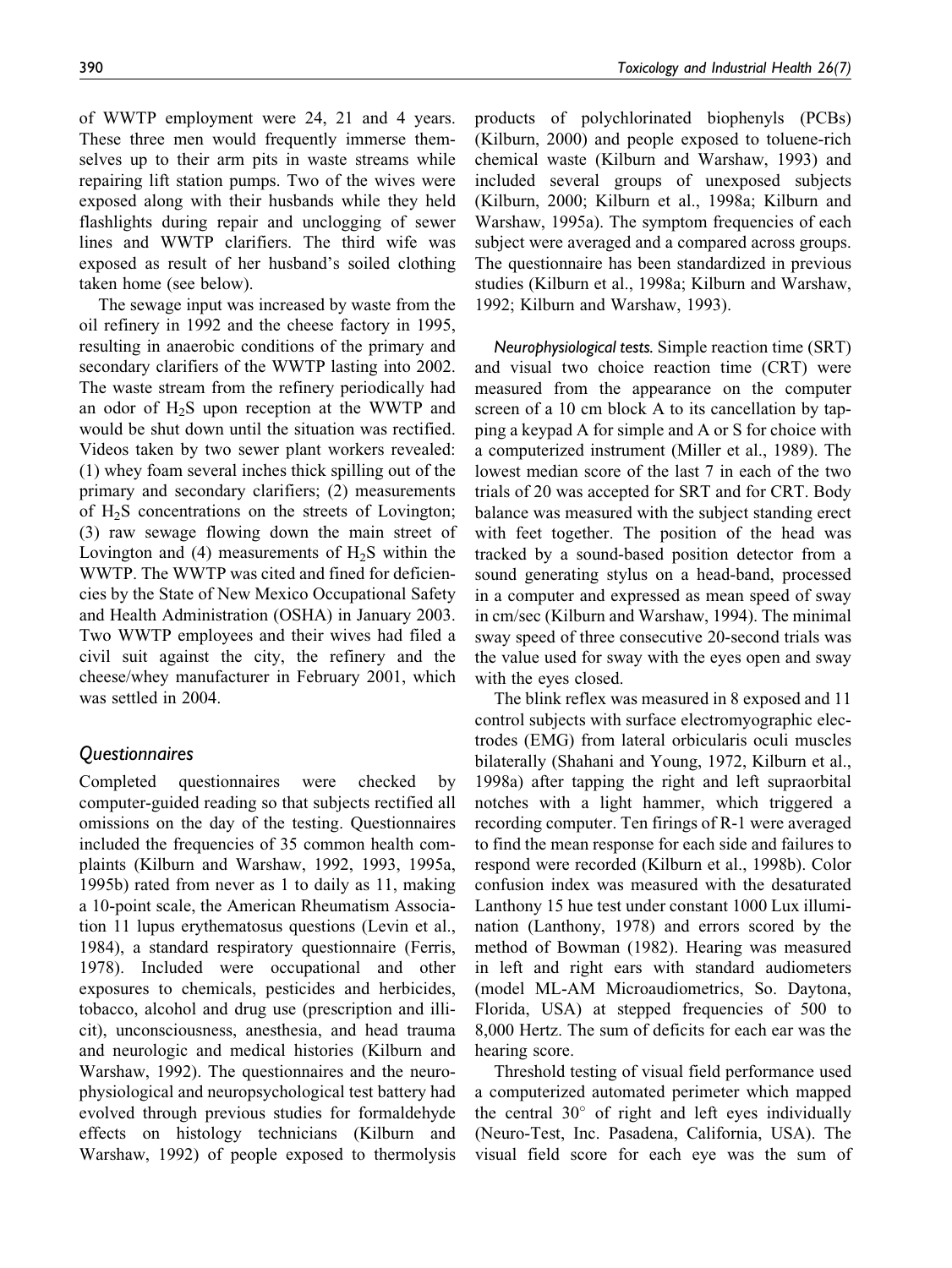abnormal quadrants with two or more points detected at 2 or more steps of illuminance greater than others in that a circle (Anderson, 1987).

Neuropsychological tests. Immediate memory or recall was measured with two stories from Wechsler's Memory Scale–Revised (1981). Culture Fair tested non-verbal non-arithmetical intelligence based on the selection of designs for similarity, for difference, for completion and for pattern recognition and transfer (Cattell, 1951; Cattell et al., 1941). Culture Fair resembles Raven's progressive matrices (Raven, 1988). The 46-word vocabulary test was from the multidimensional aptitude battery (Jackson, 1985). Digit symbol substitution from the Wechsler Adult Intelligence Scale–Revised (Wechsler, 1981) tested attention and integrative capacity. Information, picture completion and similarities were also from the WAIS-R, tested long-term (embedded) memory. Time needed to place 25 pegs in the Lafayette slotted pegboard was measured as were times to complete Trail making A and B. These tests from the Halstead-Reitan battery (Reitan, 1958; Reitan, 1966) measured dexterity, coordination and decision making. Peripheral sensation perception was measured with fingertip number writing errors. Subjects' moods were appraised by responses to 65 terms describing emotional status for the week using the Profile of Mood States ((McNair, Lorr et al, POMS; 1981) POMS; 1981). Recall of the Rey 15 forms tested whether recall was appropriate or suggested malingering (Rey, 1964).

Respiratory tests. Respiratory flows and vital capacities were measured from a full inspiration while subjects stood and blew forcefully into a QRS Diagnostic (Venturi) spirometer which was calibrated against the volume displacement (Ohio) spirometer used at Artesia. Their volumes and profiles of flow were equal. All subjects used a nose clip. This maneuver was repeated until two forced expirations agreed within 5% (ATS, 1987). Records of volume and flows were measured by a computer and printed. Prediction equations adjusted for height, age, sex and years of cigarette smoking (Miller et al., 1986).

#### Statistical analysis

Age, educational level and other factors affecting each function were adjusted for each subject before comparisons were made as percentage predicted of control values. Scores and computed data were

entered into an IBM compatible microcomputer. Descriptive and analytical computations adjusted for differences in age, education, sex, height and weight using stepwise linear regression modeling that used Stata Statistical Software (1993; Stata Corporation, College Station, Texas, USA). These prediction equations were based on measurements of functions of 202 subjects. Each was symmetrically distributed (Kilburn et al., 1998) or was transformed mathematically for symmetry before modeling. The observed measurements and scores for each patient were compared to his/her individual predicted values and expressed as percentage predicted. Then the exposed group's percentage predicted values were compared to the control group by analysis of variance (ANOVA) and expressed as p values (other factors such as family income, hours of general anesthesia, POMS score and depression score were tested for influence in regression equations but excluded because their coefficients were not significant). Statistical significance was defined as  $p \le 0.05$ . Complaints of groups of subjects were compared as means of frequencies of 35 symptoms for each subject (Table 1) and means of POMS score compared (Table 4). Abnormalities for each were counted (Table 5) after assigning most bilateral tests, a value of 0.5 per side, for example hearing. Visual scores were 1 per side if 2 or more quadrants had zones of diminished recognition or scotoma, and balance was assigned 1 for the eyes open test and 1 for the eyes closed one. Two exposure variables, duration and latency from exposure to testing and profile of mode states score and depression score were tested for influence on total abnormalities and specific measurements, that is, balance with eyes closed using regression analysis.

### Results

# Hydrogen sulfide, VOCs,  $PM_{10}$ , and  $PM_{2.5}$  in Lovington

Analysis of 21 grab samples for  $H_2S$  in the wastetreatment plant ranged from 2 to 74 ppm. Levels fell to 12 to 16 ppm when the wind was 25 to 35 mph. Six readings on 11 April 2001 ranged from 12 to 49, median 30 ppm. Near the waste water clarifier readings were 170, 35 in the breathing zone and 15–20 ppm compared to at the outlet. Inside the cab of one worker's pick-up truck, while surveying the sewage in the streets of Lovington, readings were 8–15 ppm and were 6–8 ppm in the WWTP during pump repair. Levels of 20–30 ppm were found in the ambulance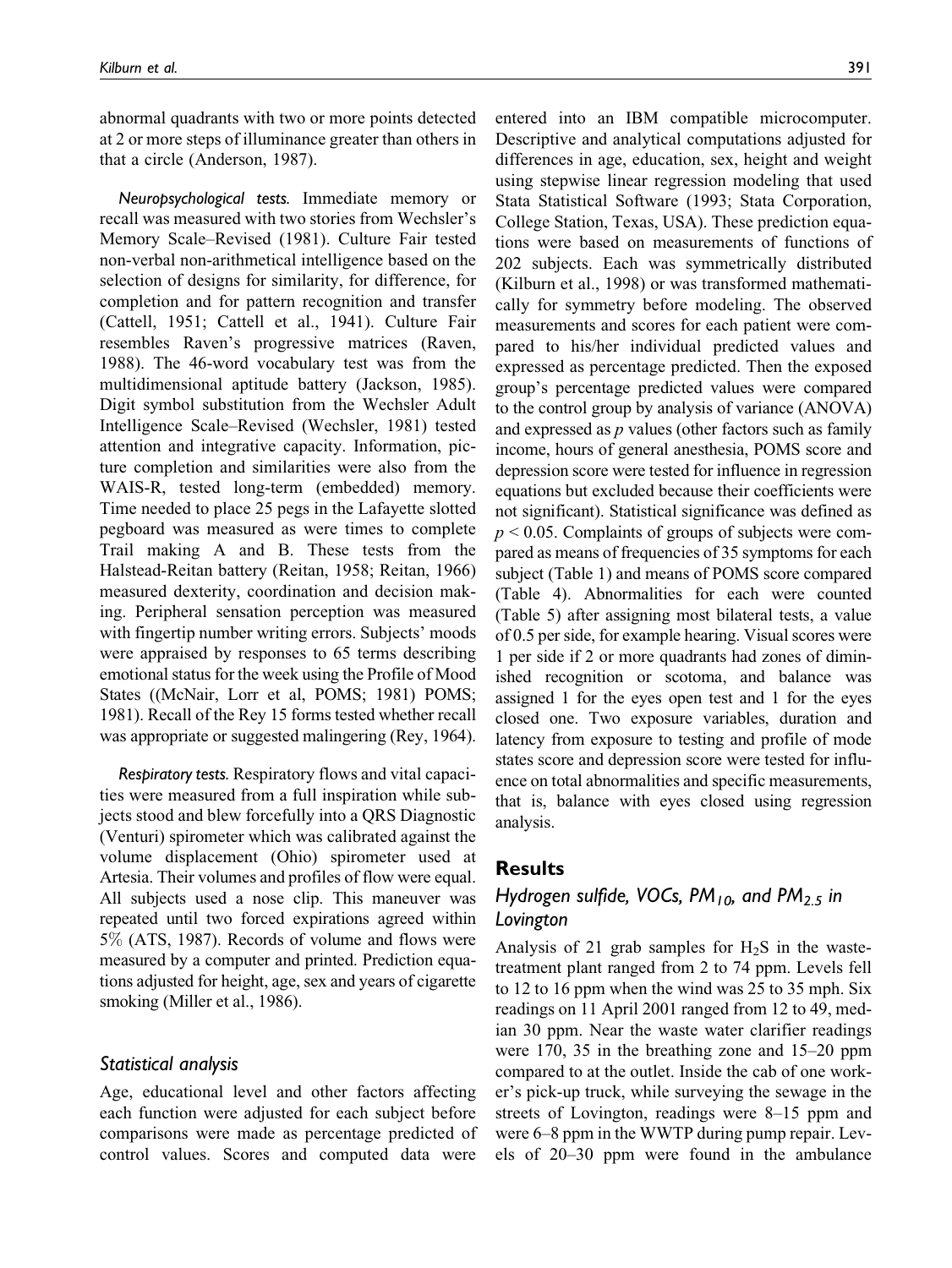Table 1. Age and education with frequency of symptoms of 26 hydrogen sulfide-exposed subjects compared to 12 Tatum and 11 Artesia who were less exposed and 42 Wickenburg unexposed controls as percentage predicted by analysis of variance (ANOVA)

|     |                                       | A-Lovington<br>exposed $(N = 26)$ $(N = 12 + 11)$ | B-Tatum-Artesia<br>less exposed | A versus<br>$B \not\!\triangleright$ values | C-Wickenburg<br>unexposed<br>$(N = 42)$ | A versus C<br>b values |
|-----|---------------------------------------|---------------------------------------------------|---------------------------------|---------------------------------------------|-----------------------------------------|------------------------|
|     | Age                                   | 45.9 $\pm$ 11.6                                   | 49.7 $\pm$ 16.6                 | 0.357                                       | 48.0 $\pm$ 21.7                         | 0.653                  |
|     | Education                             | $11.2 \pm 3.9$                                    | 12.9 $\pm$ 1.9                  | 0.077                                       | 12.6 $\pm$ 2.3                          | 0.072                  |
|     | Symptoms                              |                                                   |                                 |                                             |                                         |                        |
| Ι.  | Skin itch/red                         | 6.9                                               | 6.1                             | 0.467                                       | 3.2                                     | 0.0001                 |
| 2.  | Fingernail change                     | 5.6                                               | 2.4                             | 0.003                                       | 2.0                                     | 0.0001                 |
| 3.  | Chest tightness                       | 5.8                                               | 5.0                             | 0.645                                       | 2.4                                     | 0.0001                 |
| 4.  | Palpitations                          | 5.3                                               | 3.3                             | 0.05                                        | 2.2                                     | 0.0001                 |
| 5.  | Pain or burning in chest              | 5.3                                               | 4.1                             | 0.370                                       | 1.8                                     | 0.0001                 |
| 6.  | Shortness of breath                   | 6.3                                               | 4.6                             | 0.104                                       | 3.0                                     | 0.0001                 |
| 7.  | Dry cough                             | 5.5                                               | 3.9                             | 0.144                                       | 2.4                                     | 0.0001                 |
| 8.  | Cough with mucous                     | 5.9                                               | 4.1                             | 0.122                                       | 3.3                                     | 0.0002                 |
| 9.  | Cough with blood tinged mucous        | 2.0                                               | 1.3                             | 0.136                                       | 1.3                                     | 0.009                  |
|     | 10. Tingling navel                    | 2.8                                               | 1.2                             | 0.026                                       | 1.0                                     | 0.0004                 |
| П.  | Dryness of mouth, nose, throat        | 7.4                                               | 6.1                             | 0.131                                       | 3.4                                     | 0.0001                 |
| 12. | Throat irritation                     | 6.5                                               | 5.3                             | 0.354                                       | 3.0                                     | 0.0001                 |
| 13. | Eye irritation                        | 7.5                                               | 5.4                             | 0.022                                       | 3.1                                     | 0.0001                 |
| 14. | Reduced sense of smell                | 6.2                                               | 3.8                             | 0.033                                       | 2.3                                     | 0.0001                 |
| 15. | Headache                              | 8.0                                               | 5.5                             | 0.038                                       | 3.9                                     | 0.0001                 |
|     | 16. Nausea                            | 4.9                                               | 3.1                             | 0.036                                       | 2.4                                     | 0.0001                 |
| 17. | <b>Dizziness</b>                      | 6.1                                               | 4.7                             | 0.287                                       | 2.6                                     | 0.0001                 |
|     | 18. Lightheadedness                   | 6.1                                               | 4.2                             | 0.150                                       | 2.7                                     | 0.0001                 |
|     | 19. Unusual exhilaration              | 4.0                                               | 1.3                             | 0.002                                       | 1.5                                     | 0.0001                 |
|     | 20. Itchy gums                        | 1.8                                               | $\mathsf{L}$                    | 0.021                                       | 1.2                                     | 0.006                  |
|     | 21. Loss of balance                   | 6.5                                               | 4.4                             | 0.079                                       | 2.3                                     | 0.0001                 |
|     | 22. Loss of consciousness             | 1.9                                               | 1.3                             | 0.320                                       | $\mathbf{L}$                            | 0.032                  |
|     | 23. Extreme fatigue                   | 9.2                                               | 6.9                             | 0.091                                       | 3.3                                     | 0.0001                 |
|     | 24. Somnolence                        | 6.3                                               | 4.1                             | 0.115                                       | 2.2                                     | 0.0001                 |
|     | 25. Insomnia-can't fall asleep        | 6.7                                               | 3.4                             | 0.002                                       | 2.6                                     | 0.0001                 |
|     | 26. Insomnia-wake up frequently       | 7.9                                               | 5.1                             | 0.017                                       | 2.5                                     | 0.0001                 |
|     | 27. Insomnia-sleep soundly, few hours | 7. I                                              | 4.9                             | 0.021                                       | 2.4                                     | 0.0001                 |
|     | 28. Irritability                      | 8.1                                               | 5.7                             | 0.039                                       | 3.1                                     | 0.0001                 |
|     | 29. Lack of concentration             | 8.3                                               | 6.5                             | 0.086                                       | 3.3                                     | 0.0001                 |
|     | 30. Recent memory loss                | 7.9                                               | 6.6                             | 0.263                                       | 3.0                                     | 0.0001                 |
|     | 31. Long term memory loss             | 6.3                                               | 5.5                             | 0.758                                       | 2.5                                     | 0.0001                 |
|     | 32. Instability of mood               | 6.9                                               | 4.6                             | 0.075                                       | 2.4                                     | 0.0001                 |
|     | 33. Decreased libido                  | 7.7                                               | 5.0                             | 0.063                                       | 2.8                                     | 0.0001                 |
|     | 34. Decreased alcohol tolerance       | 2.3                                               | 2.8                             | 0.344                                       | 2.4                                     | 0.935                  |
|     | 35. Indigestion                       | 6.0                                               | 5.8                             | 0.745                                       | 3.5                                     | 0.0008                 |
|     | 36. Loss of appetite                  | 4.4                                               | 2.8                             | 0.058                                       | 2.6                                     | 0.007                  |
|     | 37. Stomach swells or is bloated      | 6.8                                               | 5.7                             | 0.414                                       | 2.6                                     | 0.0001                 |
|     | Frequency of symptoms-mean            | 6.0                                               | 4.3                             | 0.018                                       | 2.6                                     | 0.0001                 |

transporting one worker to the hospital. Callaway Safety Equipment Co., Hobbs, New Mexico, on 24 July 2002 reported  $H_2S$  concentrations taken with a Draeger pump and tubes in the waste treatment facility as follows: (1) primary clarifier output (170 ppm) and breathing zone (35 ppm); (2) downwind of outlet box by 10 feet (20 ppm) and (3) air surrounding primary clarifier (2–3 ppm). The  $H_2S$  alarm at the waste-treatment plant was set to go off at 10 ppm. The alarms at the waste treatment plant were ordered silenced during the night because too many residents in the area complained of lost sleep.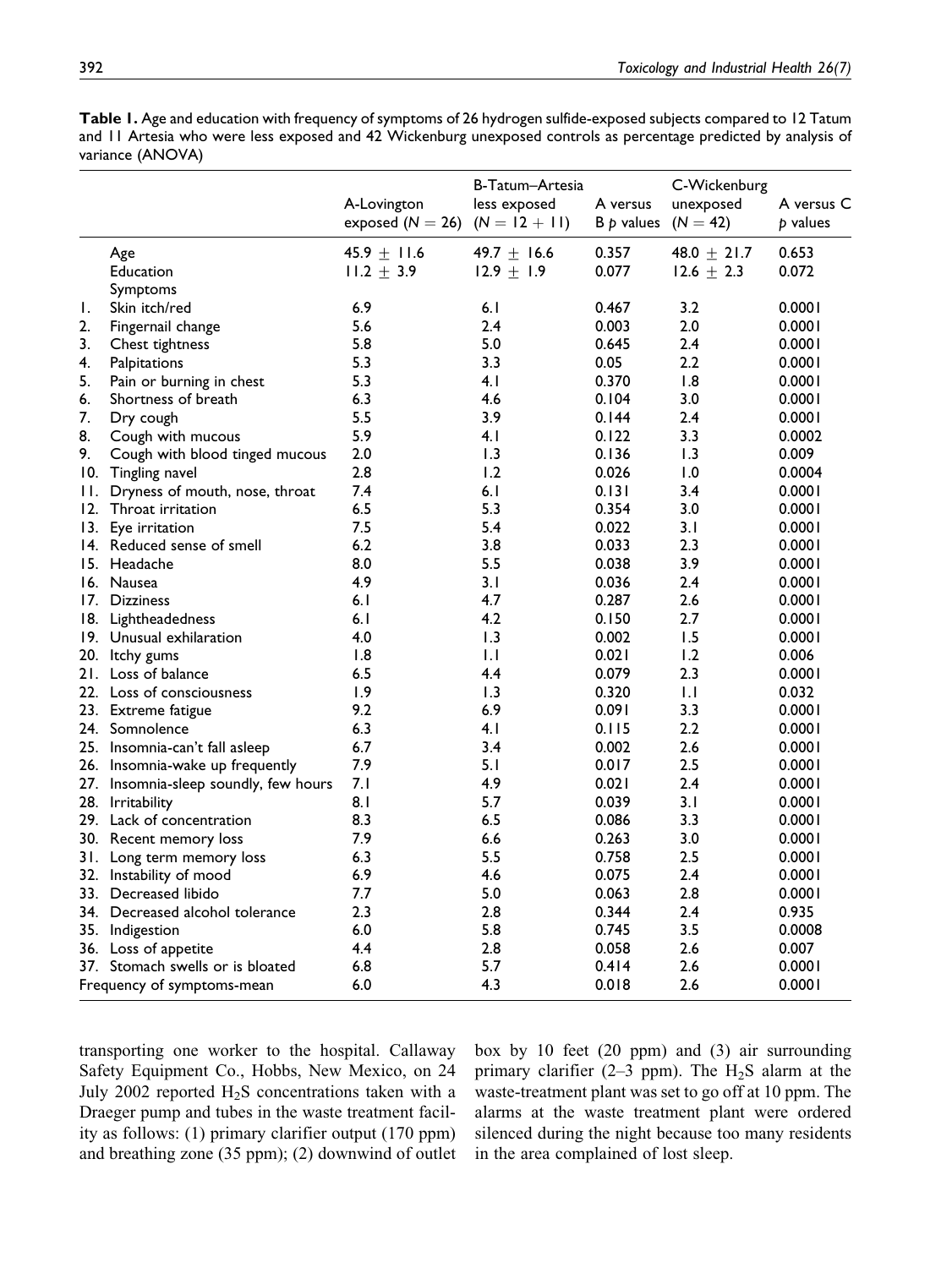| Measurement                   | Exposed (Lovington; $N \le 26$ ) | Unexposed (Wickenburg; $(N \leq 42)$ ) | p Values |  |
|-------------------------------|----------------------------------|----------------------------------------|----------|--|
| Simple reaction time          | $106.6 \pm 6.7$                  | 99.8 $\pm$ 3.8                         | 0.0001   |  |
| Choice reaction time          | $104.4 \pm 4.8$                  | $100.8 \pm 2.8$                        | 0.0002   |  |
| Balance sway speed            |                                  |                                        |          |  |
| Eyes open                     | 209.4 $\pm$ 115.6                | $108.9 + 35.0$                         | 0.0001   |  |
| Eyes closed                   | $263.7 + 162.6$                  | $114.1 + 30.8$                         | 0.0001   |  |
| Blink reflex latency R-1*     |                                  |                                        |          |  |
| Right                         | $106.6 \pm 17.3$                 | $106.1 \pm 12.0$                       | 0.856    |  |
| Left                          | $104.8 + 44.9$                   | $95.0 + 15.1$                          | 0.394    |  |
| Color discrimination errors   |                                  |                                        |          |  |
| Right                         | 63.4 $\pm$ 55.3                  | 71.0 $\pm$ 44.4                        | 0.519    |  |
| Left                          | 70.1 $\pm$ 62.0                  | 77.5 $+$ 48.8                          | 0.585    |  |
| Visual field performance*     |                                  |                                        |          |  |
| Right                         | $100.6 \pm 30.9$                 | 97.0 $\pm$ 15.7                        | 0.603    |  |
| Left                          | 99.9 $\pm$ 43.5                  | 97.3 $\pm$ 17.5                        | 0.763    |  |
| Visual field score            | 5.3 $\pm$ 2.8                    | $1.2 \pm 1.9$                          | 0.0001   |  |
| Hearing                       |                                  |                                        |          |  |
| Right                         | $126.2 \pm 41.4$                 | 97.0 $\pm$ 15.4                        | 0.0001   |  |
| Left                          | $126.4 \pm 41.4$                 | 97.7 $\pm$ 18.1                        | 0.0002   |  |
| Grip strength                 |                                  |                                        |          |  |
| Right                         | 64.2 $\pm$ 20.1                  | 93.5 $\pm$ 21.7                        | 0.0001   |  |
| Left                          | 65.3 $\pm$ 23.5                  | 97.5 $\pm$ 17.7                        | 0.0001   |  |
| Psychological cognitive       |                                  |                                        |          |  |
| Culture Fair                  | 83.1 $\pm$ 23.2                  | $113.6 \pm 27.7$                       | 0.0001   |  |
| Digit symbol                  | 87.7 $\pm$ 13.7                  | 94.8 $\pm$ 8.7                         | 0.011    |  |
| Vocabulary                    | 60.4 $\pm$ 26.0                  | $102.7 \pm 34.2$                       | 0.0001   |  |
| Verbal recall                 |                                  |                                        |          |  |
| Immediate                     | 61.1 $\pm$ 26.3                  | 98.1 $\pm$ 28.1                        | 0.0001   |  |
| Delayed                       | 48.2 $\pm$ 37.7                  | 95.0 $\pm$ 41.0                        | 0.0001   |  |
| Attention/Coordination        |                                  |                                        |          |  |
| Peg placement                 | 74.4 $\pm$ 28.5                  | $100.3 \pm 23.1$                       | 0.0001   |  |
| Trail making A                | 108.6 $\pm$ 16.6                 | 98.5 $\pm$ 7.2                         | 0.001    |  |
| Trail making B                | $107.2 \pm 8.9$                  | $110.3 \pm 7.9$                        | 0.002    |  |
| Finger writing errors - right | $110.2 \pm 10.5$                 | 98.0 $\pm$ 9.7                         | 0.0001   |  |
| Finger writing errors - left  | $111.3 \pm 10.7$                 | 98.9 $\pm$ 9.8                         | 0.0001   |  |
| Long-term memory              |                                  |                                        |          |  |
| Information                   | 56.0 $\pm$ 67.7                  | $111.8 \pm 35.0$                       | 0.0001   |  |
| Picture completion            | 67.6 $\pm$ 44.0                  | $107.5 \pm 34.9$                       | 0.0001   |  |
| Similarities                  | 63.5 $\pm$ 37.2                  | $105.4 \pm 33.6$                       | 0.0001   |  |

Table 2. Neurophysiological and neuropsychological functions of 26 hydrogen sulfide-exposed subjects compared to 42 Wickenburg controls as percentage predicted by analysis of variance (ANOVA)

 $*_{p}$  < 0.05.

One incident involved a rupture of a natural gas pipeline. The  $H_2S$  at the site measured 480 ppm. One worker experienced a knockdown and was transported to the local hospital emergency room (E.R.). In the E.R., when his contaminated clothes were placed in a plastic bag with his  $H_2S$  monitor attached, the alarm set at 10 ppm went off.

The wife of one of the WWTP workers described her husband's H2S monitor going off after work

clothing was placed in the family clothes hamper. Two wives often held flashlights in the WWTP and in the field, while husbands did emergency repairs on the pumps. The 18 towns' people tested did not live in the immediate vicinity of the sewer plant, cheese factory or refineries but often detected rotten eggs smell day and night.

Review of the Score Card and U.S.E.P.A.TRI data revealed two major contributors to waste in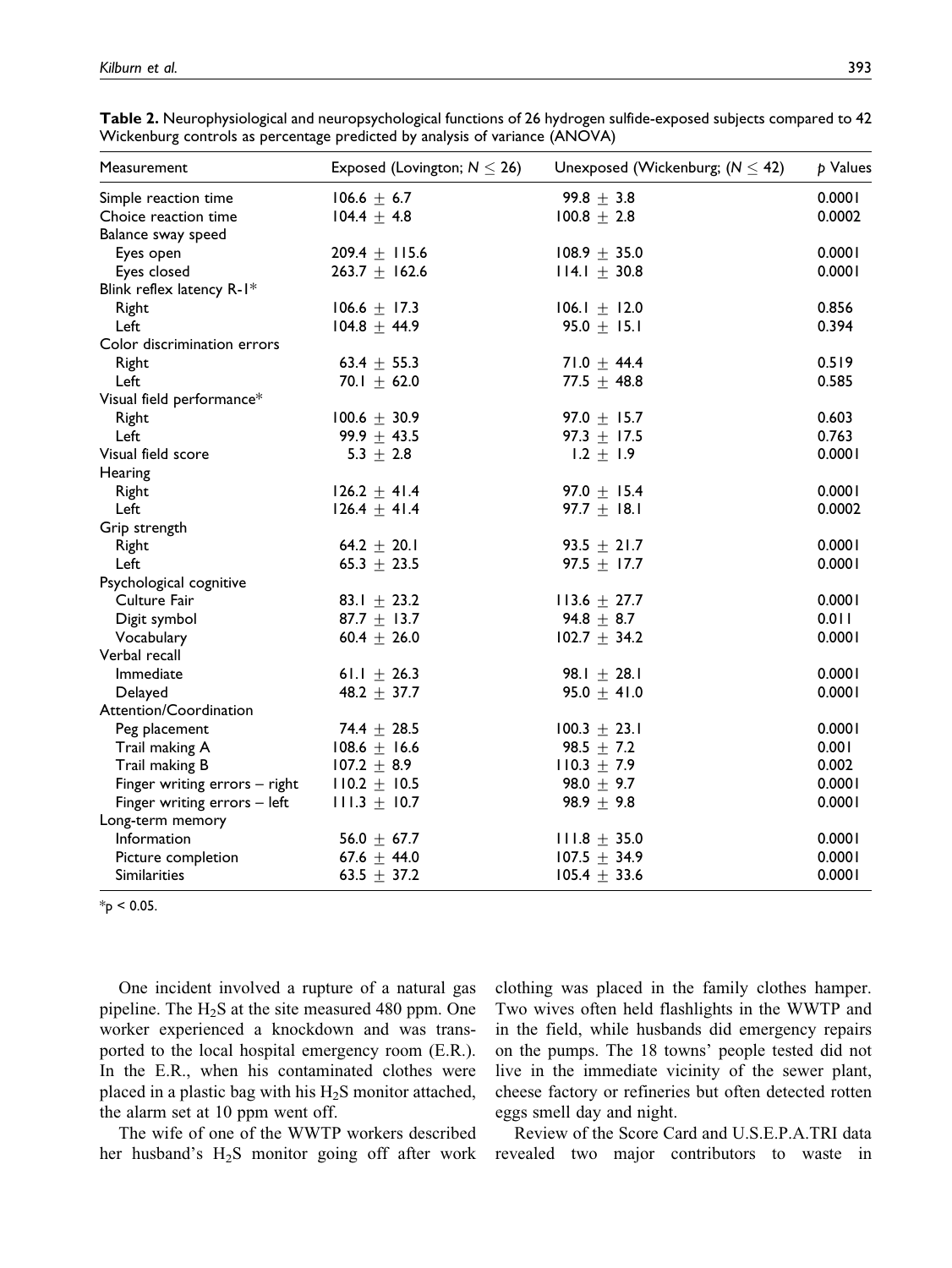| Measurement                   | Exposed Lovington ( $N \le 26$ ) | Lesser exposed Tatum-Artesia ( $N \leq 23$ ) | p Values |
|-------------------------------|----------------------------------|----------------------------------------------|----------|
| Simple reaction time          | $106.6 \pm 6.7$                  | $100.5 \pm 5.0$                              | 0.001    |
| Choice reaction time          | $104.4 \pm 4.8$                  | $100.9 \pm 3.1$                              | 0.004    |
| Balance sway speed            |                                  |                                              |          |
| Eyes open                     | 209.4 $\pm$ 115.6                | 129.9 $\pm$ 52.4                             | 0.004    |
| Eyes closed                   | 263.7 $\pm$ 162.6                | $135.2 + 46.4$                               | 0.001    |
| Blink reflex latency R-1*     |                                  |                                              |          |
| Right                         | 106.6 $\pm$ 17.3                 | $112.6 \pm 8.7$                              | 0.353    |
| Left                          | $104.8 \pm 44.9$                 | $117.7 \pm 2.3$                              | 0.394    |
| Color discrimination errors   |                                  |                                              |          |
| Right                         | 63.4 $\pm$ 55.3                  | 82.0 $\pm$ 48.2                              | 0.219    |
| Left                          | $70.1 + 62.0$                    | $87.2 + 48.7$                                | 0.292    |
| Visual field performance*     |                                  |                                              |          |
| Right                         | $100.6 \pm 30.9$                 | 97.0 $\pm$ 15.7                              | 0.603    |
| Left                          | 99.9 $\pm$ 43.5                  | 97.3 $\pm$ 17.5                              | 0.763    |
| Visual field score            | 5.3 $\pm$ 2.8                    | $3.4 \pm 2.2$                                | 0.042    |
| Hearing                       |                                  |                                              |          |
| Right                         | $126.2 \pm 41.4$                 | $105.8 \pm 21.7$                             | 0.119    |
| Left                          | $126.4 \pm 41.4$                 | $109.8 \pm 11.4$                             | 0.183    |
| Grip strength                 |                                  |                                              |          |
| Right                         | 64.2 $\pm$ 20.1                  | 97.6 $\pm$ 15.8                              | 0.0001   |
| Left                          | 65.3 $\pm$ 23.5                  | $98.8 + 17.4$                                | 0.0001   |
| Cognitive                     |                                  |                                              |          |
| Culture Fair                  | 83.1 $\pm$ 23.2                  | 99.9 $\pm$ 22.5                              | 0.014    |
| Digit symbol                  | 87.7 $\pm$ 13.7                  | 99.6 $\pm$ 8.2                               | 0.001    |
| Vocabulary                    | 60.4 $\pm$ 26.0                  | 88.5 $\pm$ 26.0                              | 0.001    |
| Verbal recall                 |                                  |                                              |          |
| Immediate                     | 61.1 $\pm$ 26.3                  | 89.5 $\pm$ 26.7                              | 0.001    |
| Delayed                       | 48.2 $\pm$ 37.7                  | 84.9 $\pm$ 31.6                              | 0.001    |
| Attention/Coordination        |                                  |                                              |          |
| Peg placement                 | 74.4 $\pm$ 28.5                  | $101.1 \pm 21.6$                             | 0.001    |
| Trail making A                | 108.6 $\pm$ 16.6                 | 95.9 $\pm$ 19.2                              | 0.016    |
| Trail making B                | $107.2 \pm 8.9$                  | 98.4 $\pm$ 9.6                               | 0.016    |
| Finger writing errors - right | $110.2 \pm 10.5$                 | $105.0 \pm 9.0$                              | 0.071    |
| Finger writing errors -left   | $111.3 \pm 10.7$                 | $105.2 \pm 7.5$                              | 0.029    |
| Long-term memory              |                                  |                                              |          |
| Information                   | 56.3 $\pm$ 67.7                  | 71.1 $\pm$ 32.0                              | 0.332    |
| Picture completion            | 67.6 $\pm$ 44.0                  | 88.7 $\pm$ 39.3                              | 0.085    |
| <b>Similarities</b>           | 63.5 $\pm$ 37.2                  | 72.6 $\pm$ 27.3                              | 0.340    |

Table 3. Neurophysiological and neuropsychological functions of 26 hydrogen sulfide-exposed subjects compared to 23 New Mexico 'oil patch' people: 12 Tatum and 11 Artesia as percentage predicted by analysis of variance (ANOVA)

 $*_{p}$  < 0.05.

Lovington were the cheese/whey manufacturer and the local refinery. The waste from the cheese/whey plant was eventually placed into onsite ponds that became anaerobic, releasing malodorous  $H_2S$ . No measurements were possible since the property was fenced and private. The refinery had air releases of VOCs from 1994 to 2002, ranging from 24,900 to 30,500 pounds per year. For the year 2002, the total released neurotoxins were 30,043 pounds per

year. Lovington zip code (88260) for 1999 showed total air emissions of BTEX, cyclohexane, n-hexane and naphthalene of 17,814 lbs/year for all industrial facilities. In contrast, contribution to VOCs in Lea County from internal combustion engines, industrial petroleum and solvent evaporation was estimated at 285.85 tons in 1999. The 24-hour average for  $PM_{10}$  and  $PM_{2.5}$  for Lea County were 36 and 7  $\mu$ g/m<sup>3</sup> for the same period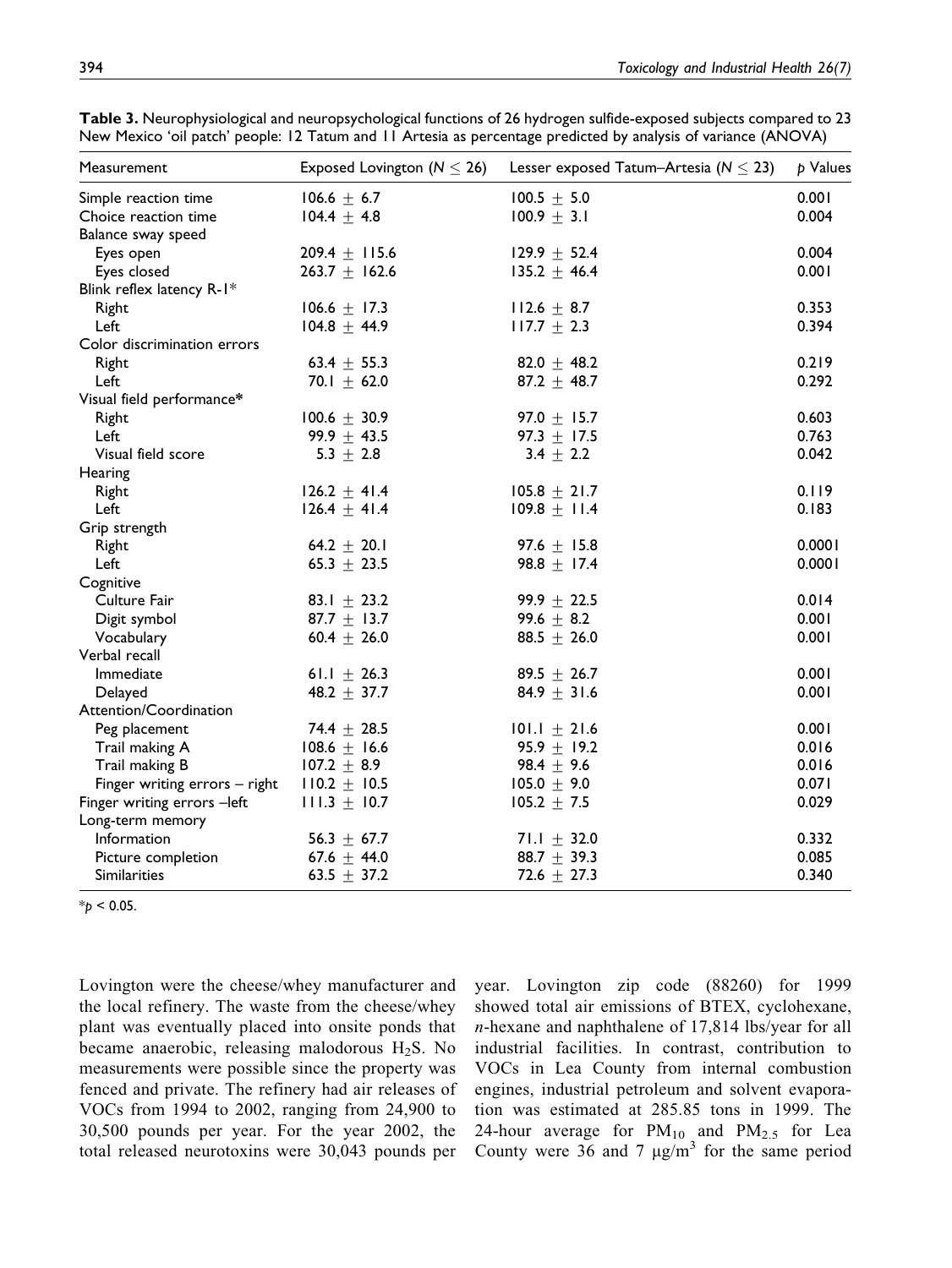|                         | 26 A Lovington<br>exposed | 23 $(12 + 11)$ B<br>Tatum-Artesia<br>unexposed | <b>B</b> versus<br>C $p^2$ values | 42 C Wickenburg<br>unexposed | A versus<br>$C p'$ values | A versus<br>$\overline{B} p^3$ values |
|-------------------------|---------------------------|------------------------------------------------|-----------------------------------|------------------------------|---------------------------|---------------------------------------|
| POMS score              | $99.4 + 65.0$             | $55.9 + 47.8$                                  | 0.0001                            | $27.8 + 27.9$                | 0.007                     | 0.006                                 |
| Tension                 | $20.0 + 9.9$              | $14.9 + 8.5$                                   | 0.0001                            | $10.4 + 6.3$                 | 0.045                     | 0.025                                 |
| Depression              | $29.4 + 19.3$             | $14.8 + 13.4$                                  | 0.0001                            | $10.0 + 8.6$                 | 0.003                     | 0.129                                 |
| Anger                   | 24.1 $\pm$ 15.9           | $12.8 + 10.1$                                  | 0.0001                            | $8.4 + 5.0$                  | 0.004                     | 0.033                                 |
| Fatigue                 | $20.6 + 8.2$              | $15.8 + 8.7$                                   | 0.0001                            | $9.2 + 5.7$                  | 0.043                     | 0.001                                 |
| Vigor                   | 9.7 $\pm$ 7.5             | $13.0 + 7.3$                                   | 0.0001                            | $17.2 + 6.1$                 | 0.057                     | 0.010                                 |
| Confusion               | $15.0 + 8.7$              | $10.1 \pm 6.2$                                 | 0.0001                            | $7.1 + 4.0$                  | 0.018                     | 0.020                                 |
| Frequencies of symptoms | 6.0 $\pm$ 2.2             | $4.3 + 1.7$                                    | 0.0001                            | $2.6 + 0.9$                  | 0.002                     | 0.0001                                |

Table 4. Profile of mood states (POMS) of 26 hydrogen sulfide-exposed subjects compared to 12 Tatum and 11 Artesia controls and 42 Wickenburg controls

Table 5. Prevalence of neurobehavioral abnormalities in 26 hydrogen sulfide-exposed Lovington compared to 12 Tatum and 11 Artesia 'controls' and 42 Wickenburg referents

| <b>Tests</b>                      | 26 Lovington mean | 23 $(12 + 11)$ Tatum-Artesia mean | 42 Wickenburg mean |
|-----------------------------------|-------------------|-----------------------------------|--------------------|
| Verbal recall - delayed           | 77                | 26                                | 17                 |
| Visual field score                | 77                | $69^{\mathrm{a}}$                 | 17                 |
| Balance eyes closed               | 73                | $65^{\circ}$                      | 30                 |
| $Grip - right$                    | 72                | 9                                 | 10                 |
| $Grip - left$                     | 72                | 9                                 | 5                  |
| Fingertip number writing - right  | 69                | 26                                | 17                 |
| Balance - eyes open               | 69                | 48 <sup>a</sup>                   | 20                 |
| Information                       | 69                | 39 <sup>a</sup>                   | 7                  |
| Verbal recall - immediate         | 65                | 22                                | 17                 |
| Peg placement                     | 65                | 13                                | П                  |
| Reaction time - simple            | 62                | 4                                 | 13                 |
| Reaction time - choice            | 62                | 26                                | 24                 |
| Fingertip number writing - left   | 62                | 30                                | 20                 |
| Vocabulary                        | 60                | 36 <sup>a</sup>                   | 13                 |
| Trail making B                    | 58                | 9                                 | 22                 |
| Hearing $-$ left                  | 54                | 33                                | 4                  |
| Color discrimination $-$ right    | 54                | 35                                | 28                 |
| Picture completion                | 50                | 43                                | 17                 |
| Color discrimination - left       | 46                | 35                                | 35                 |
| Digit symbol                      | 46                | 13                                | 33                 |
| Culture Fair                      | 44                | 26                                | 7                  |
| Trail making A                    | 42                | 17                                | 9                  |
| Hearing - right                   | 31                | 17                                | 7                  |
| Similarities                      | 31                | 30 <sup>a</sup>                   | 17                 |
| Total abnormalities mean $\pm$ SD | $11.8 \pm 6.1$    | 3.6 $\pm$ 2.8                     | $2.0 \pm 2.0$      |

<sup>a</sup> Six measurements that are not different.

of time. Score Card rated the air quality in Lea County as good for 95% of the days of 1999.

# Hydrogen sulfide, VOCs and PM<sub>10</sub>, PM<sub>2.5</sub> in Tatum

The 12 Tatum subjects occasionally smelled  $H_2S$  in their community but concentrations were about the

Draeger tube threshold of 0.02 ppm. Tatum was in the same sour gas/oil field as Lovington with a desulphurization plant approximately 16 km away. Tatum is 32 km north of Lovington at the juncture of highways 380 and 206. In addition, one of the authors had driven east on Highway 380 in the daylight when few wells were pumping and west in the evening, 7:30 p.m. At dusk, most wells were pumping. The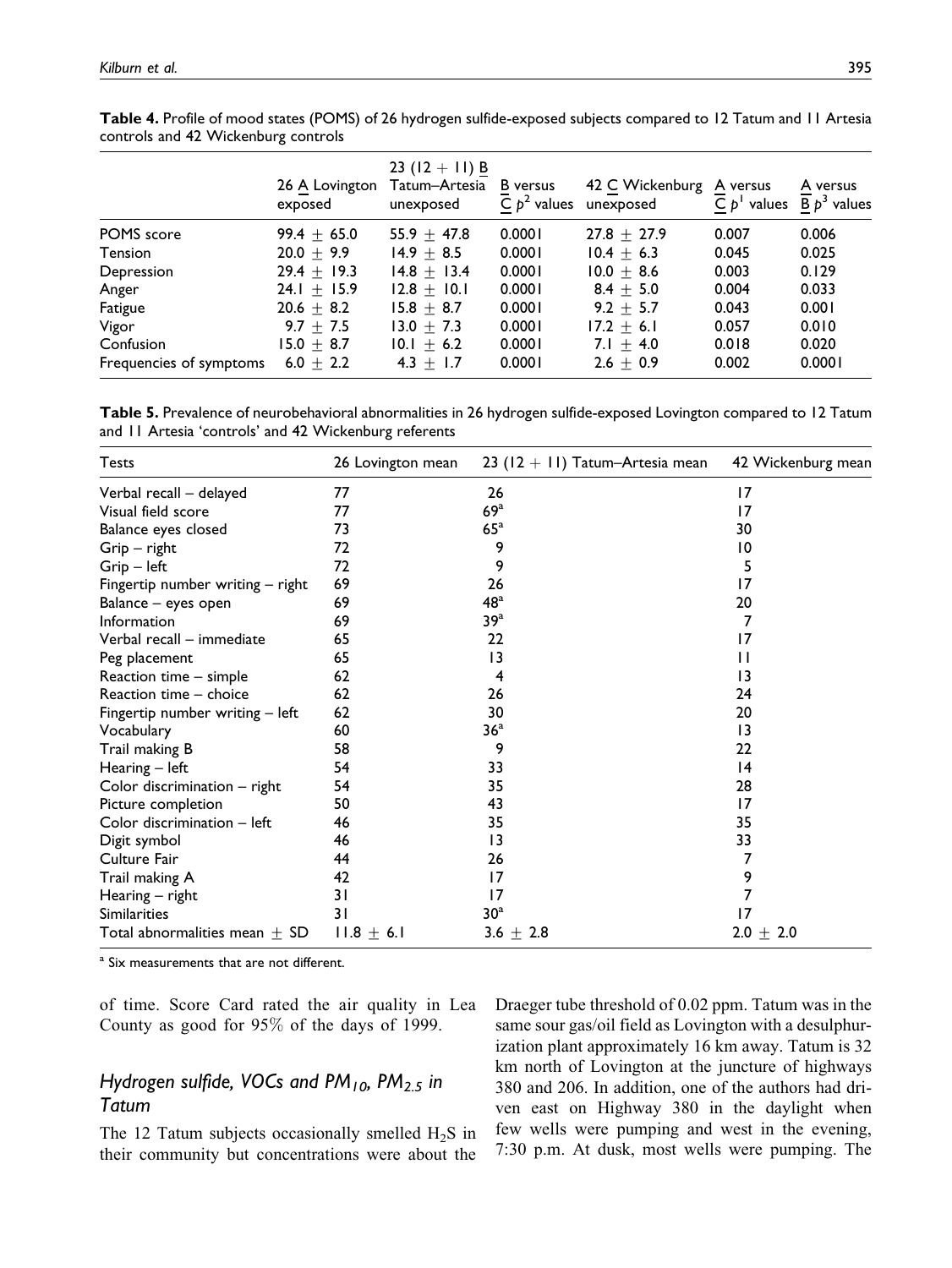automobile was clean in the daylight hours but covered with black oily slick at dusk and the windshield had to be cleaned. An odor of petroleum was detected. Tatum zip codes 88213 and 88261 showed no data for TRI on-site and off-site disposal or release for chemicals. Therefore, the only data for VOCs,  $PM_{10}$  and  $PM_{2.5}$  are those for Lea County as described for Lovington.

# Hydrogen sulfide, VOCs,  $PM_{10}$  and  $PM_{2.5}$  in Artesia

The 11 Artesia subjects complained of  $H_2S$  odor from an oil refinery located near the center of town that completed refining petroleum products from the Lovington refinery. Spot samples measured using Draeger tubes (0.2 ppm sensitivity) failed to detect  $H<sub>2</sub>S$  in the early evening hours. However, the testing team detected the odor of  $H_2S$  in the early morning hours, suggesting nighttime release of chemicals. In addition, the State of New Mexico Environment Department on  $18-22$  March 2002 tested for  $H_2S$  and reported daytime levels of 1 to 1600 ppb from spot sampling coming from two Artesia refineries. Values ranged from 0 to 14 ppb (Dubyk and Mustafa, 2002).

Review of Score Card U.S.E.P.A. data TRI revealed that the two major contributors of VOCs for the city of Artesia were Navajo Refinery (1374 tons/ year) and GPM Gas (90 tons/year). Information on total air releases was not available for GPM Gas, while Navajo refinery air releases ranged from 62,660 to 254,826 lbs/year from 1988 to 2002. Neurotoxin releases totaled 148,976 lbs in 2002. The total emissions of VOCs (BTEX, trimethylbenzene, cresol, cumene, cyclohexane, n-hexane, naphthalene and Trichloroethylene for the year 1999 was 164,351 lbs for Artesia (zip code 88210). There was no TRI data for zip code 88211 for  $PM_{10}$  and  $PM_{2.5}$  for Eddy County. When compared to Lea County, the total releases for Eddy County were 13% greater for  $PM_{10}$  and 51% greater for  $PM_{2.5}$  but not exceeding NAAQS acceptable 24-hour averages. The Score Card rating for air quality showed good for 98% of year for Eddy County.

# Hydrogen sulfide VOCs,  $PM_{10}$  and  $PM_{2.5}$  in Wickenburg, AZ

Search of the Score Card and U.S.E.P.A. records for Wickenburg, AZ (zip codes 85358 and 85390) revealed no data for TRI on-site and off-site chemicals by all industries for 1999.

#### Age, education and symptoms

The approximate population of each town were Lovington (9000); Tatum (800), Artesia (10,000) and Wickenberg, Arizona (5000). The mean ages of each group were similar with a wide range, 17 to 83 (Table 1). Educational attainment, years of school completed were not significantly different. Means were Lovington (11), Tatum (12.1), Artesia (13.7) and Wickenburg (12.6).

### Pulmonary symptoms and function

The frequency of chest tightness, chest burning, shortness of breath, cough with mucus, blood tinged mucus and throat irritation in Lovington as compared to the Wickenburg groups were significantly elevated ( $p <$ 0.0001–0.0002, Table 1). Lovington and the Tatum– Artesia groups showed the same symptoms were not significantly different (Table 1) but Tatum–Artesia group compared to the Wickenburg unexposed group was significantly different (data not shown).

Comparison of pulmonary function of Lovington subjects with Wickenburg subjects showed decreased  $FEF_{75-85}$  and decreased  $FEV_1/FVC$ , signs of small airways obstruction. The small differences between the 26 Lovington subjects and 23 Tatum–Artesia subjects were not significant (data not shown). Comparison of the Tatum–Artesia group to Wickenburg subjects revealed a significantly greater increase in small airway obstruction, that is, decreased  $\overline{FEF}_{75-85}$ . Wheezing, shortness of breath at rest, while walking and when climbing stairs were significantly more frequent in Lovington adults than in the unexposed adults from Wickenburg. Alveolar alcohol levels were all zero and the few elevated carbon monoxide levels were appropriate for subject's cigarette smoking for both exposed groups.

There were no significant differences in the frequency of symptoms in the Tatum and the Artesia participants (data not shown), allowing them to be combined as a single group, Tatum–Artesia for comparisons. The frequencies of the 35 symptoms (on a 10-point scale) was greatest for the Lovington subjects (mean 6.0) followed by the Tatum–Artesia group (mean 4.3) and the Wickenburg reference group (mean 2.6), Table 1. The differences were significant as follows: Lovington versus Tatum–Artesia groups  $(p < 0.018)$ , Lovington versus Wickenburg groups  $(p < 0.0001)$  and Tatum–Artesia versus and Wickenburg groups ( $p < 0.0001$ ). Lovington people had 34 of 35 symptoms more frequent than Wickenburg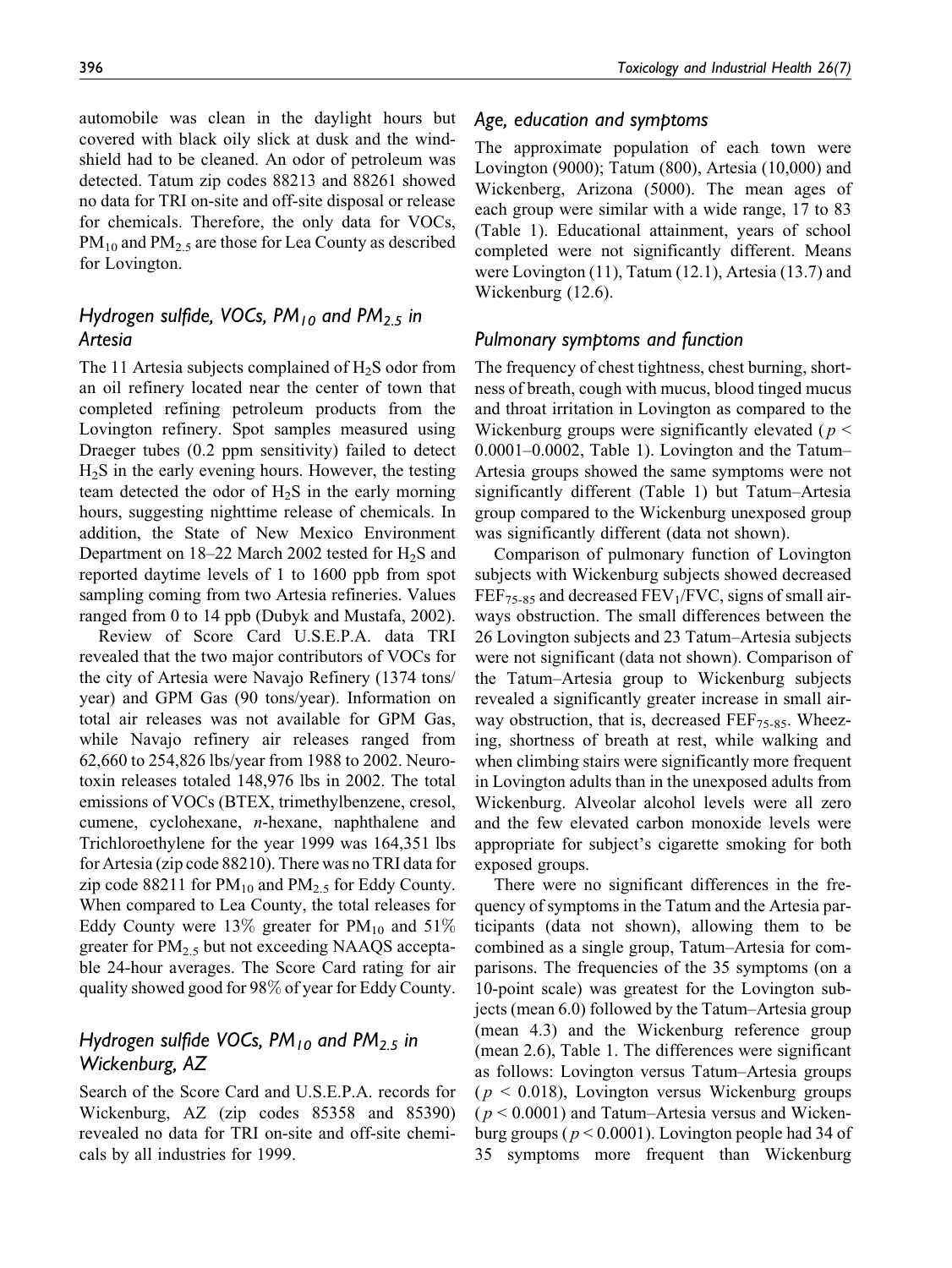subjects. Of 35 symptoms, 13 were more frequent in Lovington people versus the Tatum– Artesia group. Only 'decreased alcohol tolerance' was not different. Lovington and Tatum–Artesia groups had higher respiratory, neurological and limbic symptoms than unexposed, Wickenburg people and differed in neurophysiological and neuropsychological impairments and POM scores.

The only psychiatric diagnosis was depression and it was no more frequent in Lovington subjects than in the Wickenburg group and use of tranquilizeranti-depressant drugs was similar. Occupational and domestic chemical exposures were similar among the three groups (data not shown).

# Neurophysiological and neuropsychological functions

Compared to Wickenburg controls, neurophysiological test scores for Lovington people (Table 2) were significantly different for simple reaction times (SRTs) and choice reaction times (CRTs), balancesway speed with eyes open and with eyes closed, visual field score, hearing and grip strength ( $p < 0.0001$ ). In addition, cognitive functions: Culture Fair, digit symbol substitution, vocabulary and verbal recall (immediate and delayed); Attention/Coordination: peg placement, trail making A and B and finger writing errors right and left were significantly decreased. Also long-term memory (information, picture completion, similarities) were all significantly decreased in the Lovington compared to the Wickenburg groups (Table 2). Blink reflex latency (right and left), color discrimination errors (right and left), and visual field performance (right and left) were not significantly different. (Asterisks after blink reflex and visual field performance reflect values for the 8 initial subjects.)

Comparison of Lovington to Tatum–Artesia groups (Table 3) show significant differences: SRTs and CRTs ( $p \le 0.001$  and 0.004, respectively); balance sway speed with eyes open ( $p < 0.004$ ) and closed ( $p$  0.001); grip strength right ( $p < 0.001$  and left ( $p < 0.001$ ). Cognitive functions significantly different were Culture Fair ( $p < 0.014$ ); digit symbol substitution ( $p \le 0.001$ ); vocabulary ( $p \le 0.001$ ) recall memory, verbal recall immediate ( $p < 0.001$ ) and delayed ( $p \le 0.001$ ); and the measures for Attention/Coordination – peg placement ( $p < 0.001$ ), trail making A ( $p < 0.016$  and B ( $p < 0.016$ ) and left fingertip number writing ( $p < 0.029$ ). The long-term memory dysfunctions (information, picture completion

and similarities) in the Tatum–Artesia group in comparison to the Lovington group were not different (Table 3).

A comparison between the Tatum–Artesia and Wickenburg groups was also done (data not shown). The significant differences between the two groups were balance (sway speed) with eyes open ( $p \leq$ 0.021) and closed ( $p < 0.014$ ); left blink reflex latency  $(p < 0.001)$ ; hearing right  $(p < 0.09)$  and left  $(0.034;$ one cognitive function, digit symbol substitution differed ( $p \le 0.016$ ) Attention/Coordination right and left fingertip number writing errors differed by  $p \le 0.005$  and 0.013, respectively; and long-term memory, information differed by  $p \le 0.001$  and similarities by  $p \le 0.001$ . Thus, the Tatum–Artesia group was impaired in several functions, but not as severely as of the Lovington group

Three Lovington children aged 5, 7 and 11 had total abnormality scores of 7, 7 and 8, which indicated CNS impairment.

#### Profile of mood states

The scores of the Lovington group 99.4 ( $p < 0.007$ ) and Tatum–Artesia group 55.9 ( $p < 0.001$ ) were different from the Wickenburg controls of 27.8 (Table 4), Lovington ( $p^2$  < 0.007) and Tatum–Artesia  $(p<sup>1</sup> < 0.001)$ . Lovington versus Wickenburg had significant differences for all six moods. Significant differences for tension, vigor, anger, confusion and fatigue but not for depression ( $p < .129$ ) were found for the Lovington versus the Tatum–Artesia comparison. Comparison of the Tatum–Artesia group to the Wickenburg controls showed significant differences for POMS score ( $p < 0.007$ ); tension ( $p < 0.045$ ); depression <0.003; anger  $p \le 0.004$ ; fatigue ( $p \le$ 0.043); confusion ( $p < 0.018$ ) but not vigor ( $p <$ 0.057). The POMS scores paralleled differences in neurophysiological-neuropsychological testing. The Tatum–Artesia group was different from the Wickenburg controls but less so than the Lovington group.

### Prevalence of neurobehavioral abnormalities

The relative number of abnormal scores, as percentages of the exposed and control groups, showed differences for 18 tests (Table 5), only six were not different. At the top of the list are verbal recall delayed, grip strength, visual field score, balance eyes open and closed that were abnormal for the greatest number of exposed people and are the most sensitive indicators of exposure applicable to both New Mexico groups. Also, information, vocabulary and picture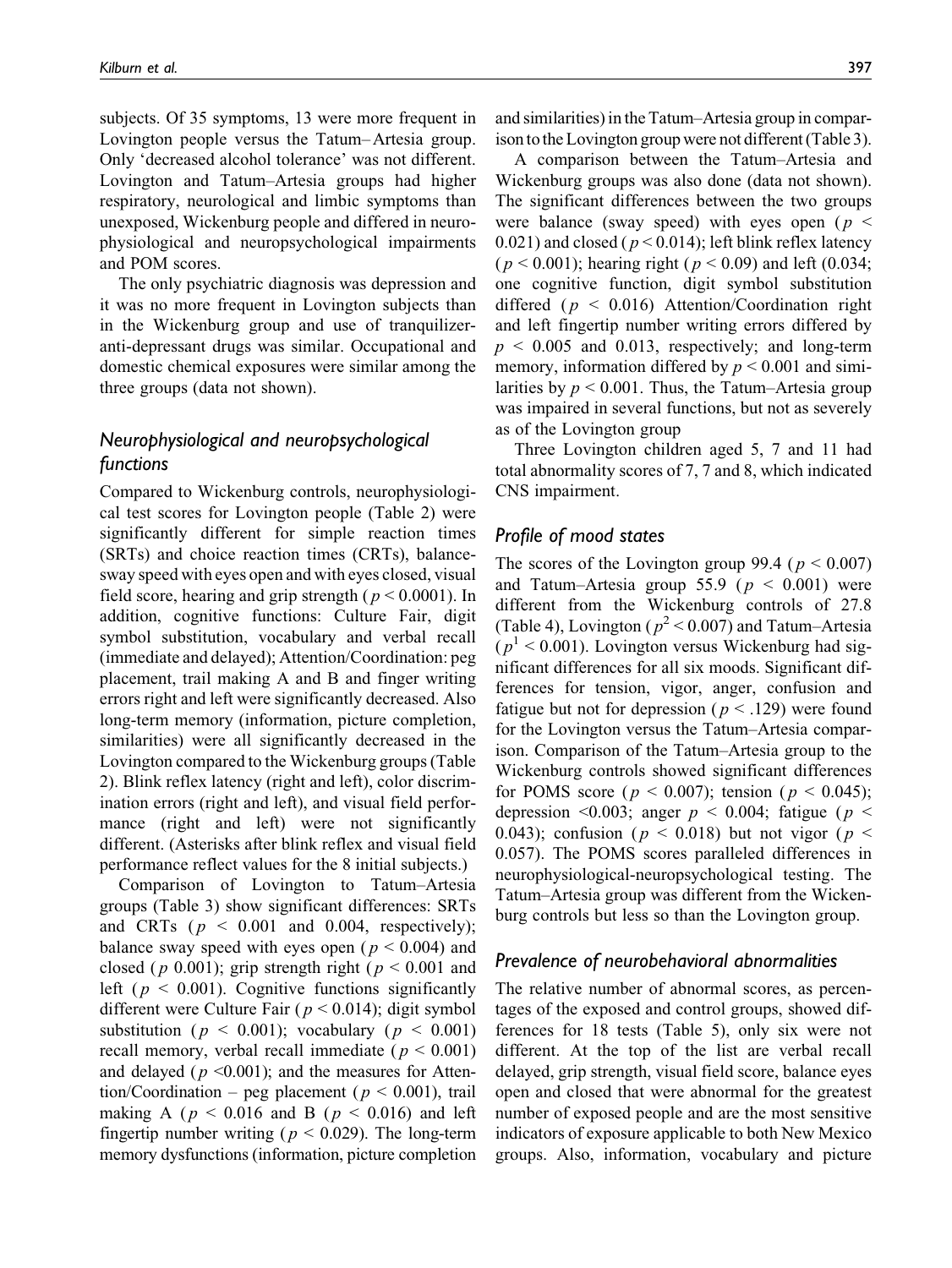

Figure 1. Individual abnormality frequencies in 26 Lovington adults exposed, mean 11.8 and symmetrically distributed.

completion were abnormal in over 50% of Lovington subjects. As these three tests reflect well embedded, multi-factorial memory that has been least susceptible to reduction by chemical exposure (Ryan et al., 1987, Kilburn 2002), it shows the high impact of the Lovington exposures.

Occupational exposures that could have adversely influenced neurobehavioral function were uncommon in Lovington adults (0 to 19.2%) and not different from reference Wickenburg subjects (0 to 16.7%) so had little likelihood of affecting the outcome.

### Comparison of eight initial Lovington subjects

The eight original Lovington subjects (five workers, three wives) were retested and the test results were compared to their initial scores (Table 6). Six of the subjects were retested at 16 months and two at 3 months following the initial testing. The retest showed a statistically significant greater degree of abnormality for balance with eyes open ( $p < 0.016$ ), visual field score ( $p < 0.001$ ), hearing on the left  $(p < 0.047)$ , peg placement ( $p < 0.045$ ) and right and left finger writing errors ( $p < 0.006$  and 0.001, respectively). These data suggested deterioration of function with increased exposure.

# Comparison of neurobehavioral abnormalities of each group

Neurobehavioral abnormalities totaled 11.8 in Lovington and were distributed symmetrically (Figure 1). Tatum–Artesia, shown in Figure 2, were also distributed symmetrically while in the 2.0 in Wickenburg, Figure 3, the distribution was skewed to the left, which was typical of unexposed people (Table 7) and differences were statistically significant. POMS score means 99.4, 57.8 and 27.8 and frequency of symptoms means 6.0, 4.3 and 2.6 paralleled the neurobehavioral abnormalities and fit a hierarchy from Wickenburg as a reference normal.

### **Discussion**

The TRI data revealed five differences in the rural communities. Number 1: Lovington, Tatum and Artesia are in the sour gas/oil field of Southern and New Mexico that has air concentrations of  $H_2S$  up to 1600 ppb with daily averages of 0–14 ppb (Dubyk Mussafa 2002). In contrast, rural Wickenburg probably has a background of this chemical equivalent to the U.S. averages of 0.02 to 0.07 ppb; Number 2: the towns of S.E. New Mexico contain natural gas and oil fineries that emit VOCs, including neurotoxins, while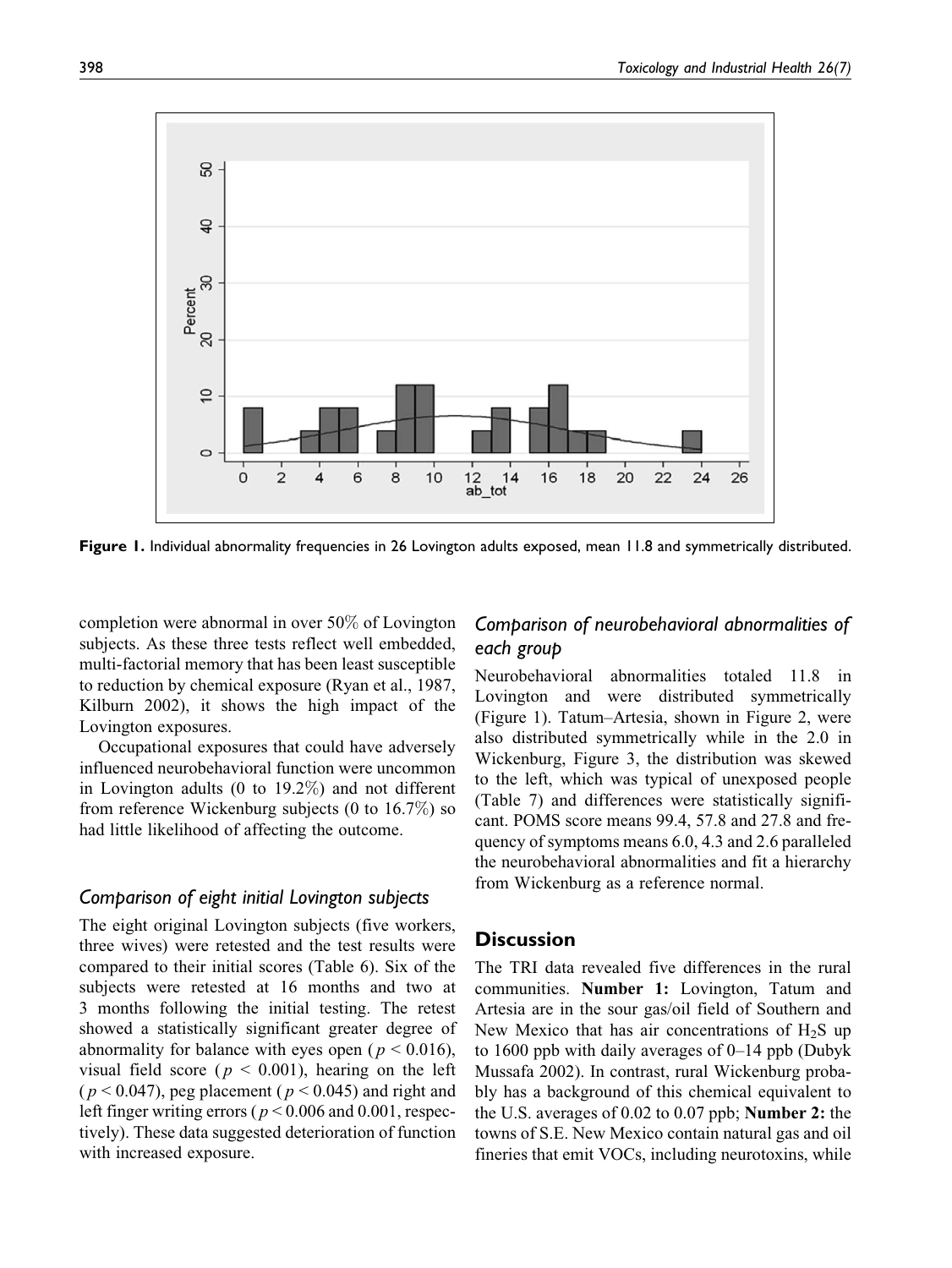

Figure 2. Individual abnormality frequencies in 23 Tatum–Artesia adult controls, mean 3.6 with the distribution skewed to the left.



Figure 3. Individual abnormality frequencies in 42 Wickenburg three adult controls, mean 2.0 with the distribution skewed to the left.

Wickenburg without these and other industries that release reportable TRI toxins. The quantities of released VOC are greater for Artesia when compared to Lovington and possibly Tatum; Number 3: Lovington differed from the other three communities in that it experienced anaerobic conditions of it WWTP for several years before our testing. In addition, spot testing in 2002 demonstrated concentrations of H2S at various locations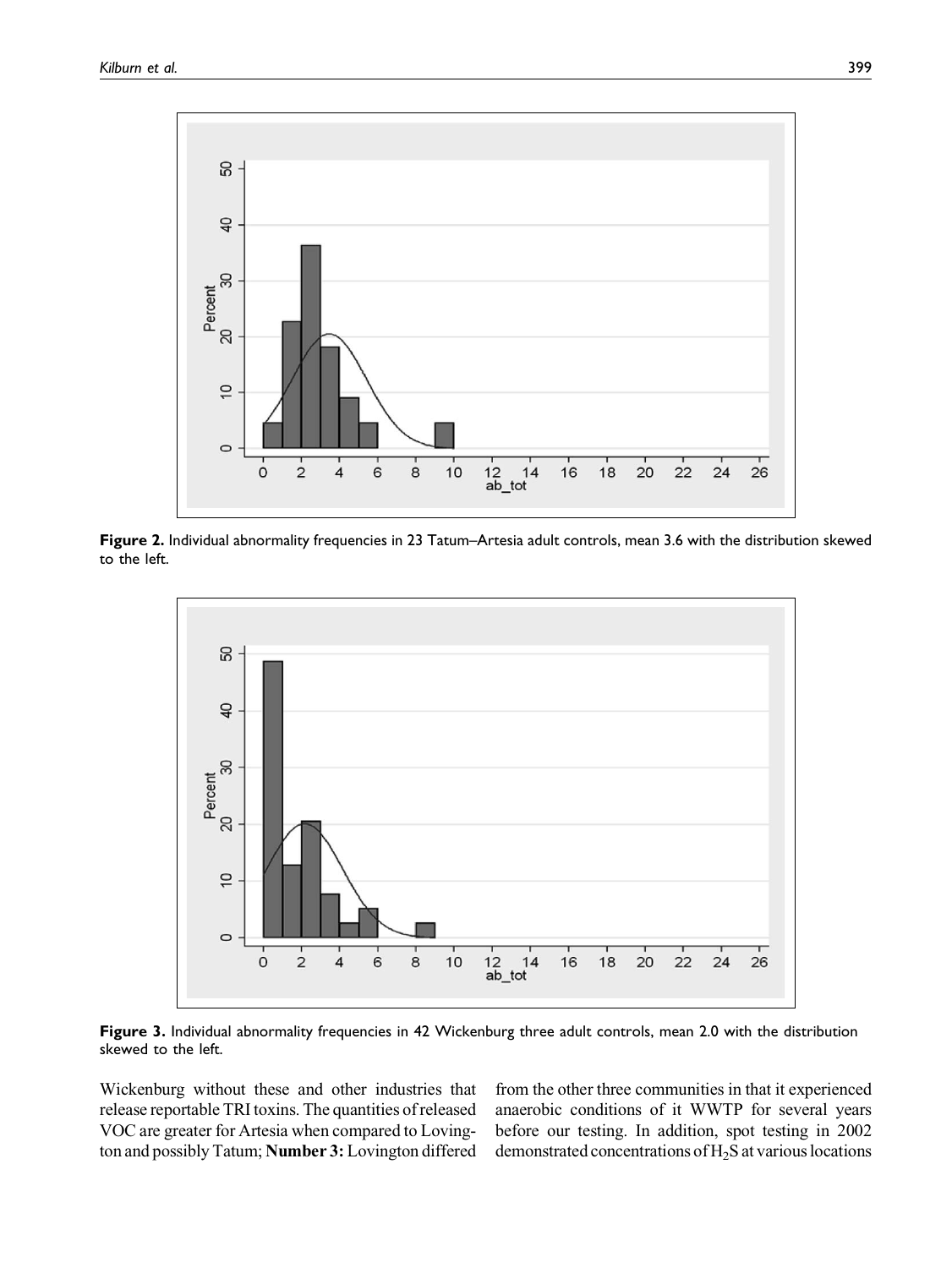|                               | Exposed (3 f/5 m) | Retest            | p Values             |
|-------------------------------|-------------------|-------------------|----------------------|
| Age (years)                   | 46.6 $\pm$ 2.3    | 47.3 $\pm$ 2.2    | 0.589                |
| Educational level (years)     | 9.4 $\pm$ 3.1     | 9.4 $\pm$ 3.1     | 1.000                |
| Simple reaction time          | $109.7 \pm 6.6$   | $112.6 \pm 6.3$   | 0.385                |
| Choice reaction time          | $106.1 + 4.0$     | $108.4 \pm 5.7$   | 0.356                |
| Balance sway speed            |                   |                   |                      |
| Eyes open                     | $185.8 \pm 86.0$  | 322.2 $\pm$ 110.9 | 0.016 <sup>a</sup>   |
| Eyes closed                   | 378.9 $\pm$ 206.8 | 401.4 $\pm$ 113.5 | 0.791                |
| Blink reflex latency $R - I$  |                   |                   |                      |
| Right                         | $106.6 \pm 17.3$  | $(112.6 \pm 8.7)$ | 0.353                |
| Left                          | $104.8 + 44.9$    | $(117.7 \pm 2.3)$ | 0.394                |
| Color discrimination errors   |                   |                   |                      |
| Right                         | 20.9 $\pm$ 18.6   | $18.4 \pm 26.9$   | 0.833                |
| Left                          | $24.4 \pm 21.8$   | $18.5 + 19.0$     | 0.572                |
| Visual field performance      |                   |                   |                      |
| Right                         | $100.6 \pm 30.9$  | 97.0 $\pm$ 15.7   | 0.603                |
| Left                          | 99.9 $\pm$ 43.5   | 97.3 $\pm$ 17.5   | 0.763                |
| Visual field score            | $2.3 \pm 3.6$     | 7.8 $\pm$ 0.7     | 0.001 <sup>a</sup>   |
| Hearing                       |                   |                   |                      |
| Right                         | 133.7 $\pm$ 33.8  | $172.5 \pm 45.4$  | 0.073                |
| Left                          | 121.2 $\pm$ 33.8  | 166.1 $\pm$ 47.5  | $0.047$ <sup>a</sup> |
| Grip                          |                   |                   |                      |
| Right                         | 73.1 $\pm$ 26.5   | 55.2 $\pm$ 27.8   | 0.209                |
| Left                          | $72.8 \pm 32.4$   | 52.6 $\pm$ 30.6   | 0.222                |
| Cognitive                     |                   |                   |                      |
| Culture Fair                  | 77.2 $\pm$ 22.9   | 70.5 $\pm$ 23.2   | 0.576                |
| Digit symbol                  | 76.2 $\pm$ 15.6   | 74.4 $\pm$ 16.2   | 0.827                |
| Vocabulary                    | $39.9 \pm 24.2$   | 43.1 $\pm$ 27.0   | 0.808                |
| Verbal recall                 |                   |                   |                      |
| <b>Immediate</b>              | 60.0 $\pm$ 30.7   | 52.2 $\pm$ 17.0   | 0.541                |
| Delayed                       | 34.6 $\pm$ 27.1   | 23.1 $\pm$ 15.6   | 0.318                |
| Attention/Coordination        |                   |                   |                      |
| Peg placement                 | 69.7 $\pm$ 21.1   | 50.2 $\pm$ 13.4   | $0.045^{\text{a}}$   |
| Trail making A                | $114.6 \pm 13.1$  | 120.6 $\pm$ 19.5  | 0.483                |
| Trail making B                | $107.4 \pm 10.2$  | $111.5 \pm 6.3$   | 0.348                |
| Finger writing errors - right | $105.5 \pm 6.3$   | $117.6 \pm 4.4$   | 0.0006 <sup>a</sup>  |
| Finger writing errors - left  | $106.1 \pm 3.7$   | $120.8 \pm 4.5$   | 0.0001 <sup>a</sup>  |
| Long-term memory              |                   |                   |                      |
| Information                   | 50.6 $\pm$ 26.3   | 38.4 $\pm$ 23.1   | 0.341                |
| Picture completion            | 60.1 $\pm$ 42.9   | 56.7 $\pm$ 44.3   | 0.878                |
| <b>Similarities</b>           | 62.6 $\pm$ 42.4   | 39.2 $\pm$ 30.0   | 0.223                |

Table 6. Neurophysiological and neuropsychological functions of 8 hydrogen sulfide exposed subjects before compared to after 15 months as percentage predicted by analysis of variance (ANOVA)

 $a<sup>a</sup> p < 0.05$  or less after interval so that three measurements showed deterioration in 15 months or less.

from 2 to 480 ppm and prior to this the WWTP  $H_2S$ monitor and alarm were ordered silenced; (4) the daily air quality in the S.E. New Mexico communities was good for 95% to 98% of the year and (5) the release of VOCs was considerably greater in Artesia as compared to Lovington and Tatum. Thus, the residents of Wickenburg are considered a good reference population for

comparison to communities that have potential air quality problems. The differences in the neurological and symptom patterns between Lovington and Tatum–Artesia are interpreted as resulting from an anaerobic condition of the LovingtonWWTP from cheese whey that led to a contamination of the community with sewage. Finally, the neurological deficits observed in Lovington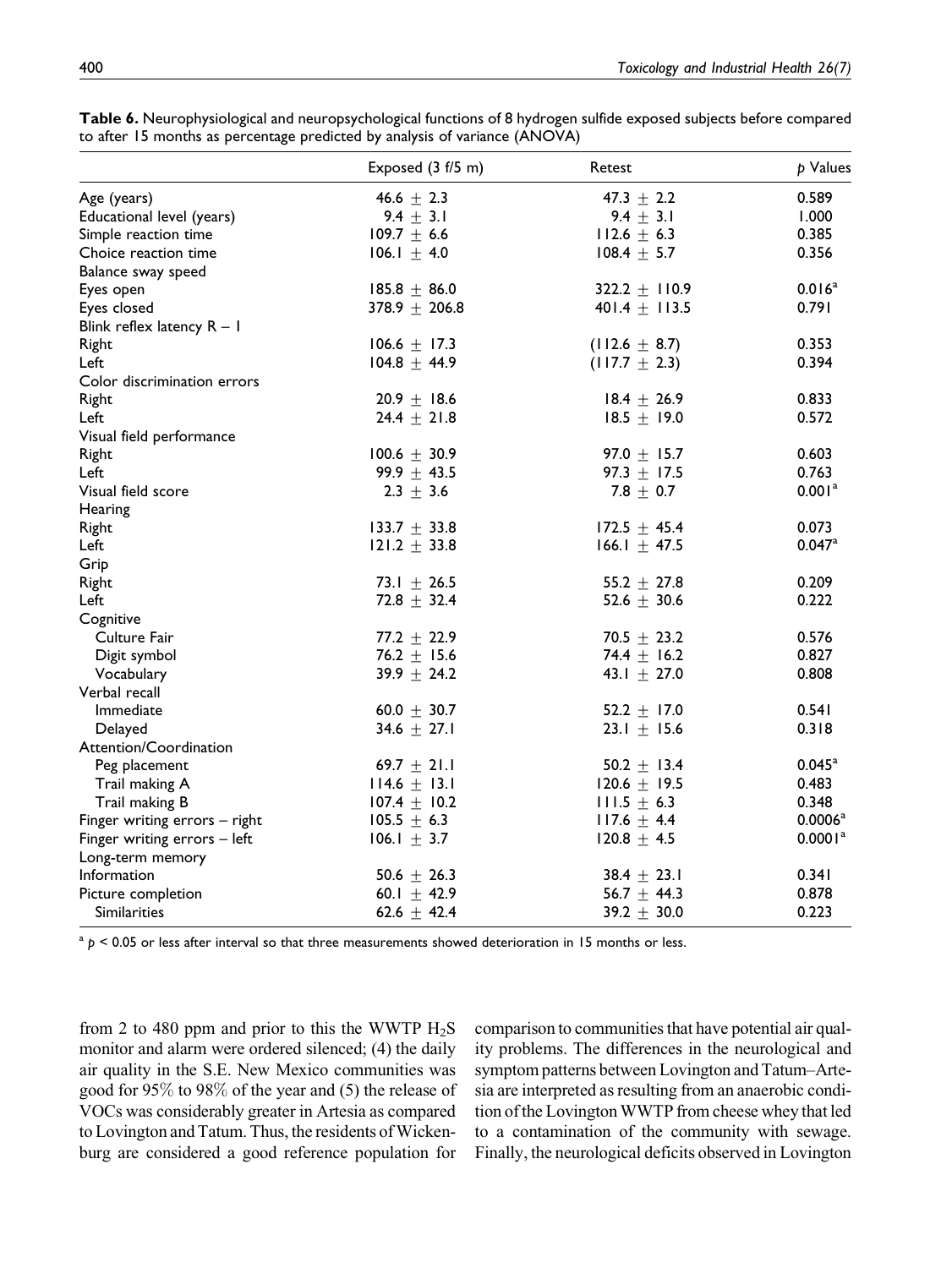| Site/Number         | Total abnormalities<br>(mean $\pm$ SD) | POMS (mean $\pm$ SD) | Frequency of<br>symptoms mean $\pm$ SD |
|---------------------|----------------------------------------|----------------------|----------------------------------------|
| Wickenburg 42       | $2.0 + 2.0$                            | $27.8 + 27.9$        | $2.6 + 0.9$                            |
| Artesia-Tatum 11-12 | $3.6 + 2.8$                            | $51.8 + 44.4$        | $4.3 + 1.7$                            |
| Lovington 26        | $11.8 + 6.1$                           | $99.4 + 65.0$        | 6.0 $\pm$ 2.2                          |

Table 7. Total neurobehavioral abnormalities, profile of mood states (POMS) scores and symptom frequencies compared for people in the three sites

and Tatum–Artesia were most likely caused by low level concentrations of  $H_2S$  rather than VOCs because the Artesia residents had the fewest abnormalities when compared to the Lovington and Tatum residents.

The Lovington people tested showed neurobehavioral impairment that was associated with airborne exposure to  $H_2S$  and other gases from oil refineries and sewage treatment. Greater impairment in Lovington subjects compared to those in Artesia 104 km away and Tatum at 32 km was consistent with measurements of  $H_2S$  concentrations. Tatum area spot samples were less than 0.2 ppm. Artesia samples were  $0-2$  ppm daytime, but  $6-15$  ppm from 12 p.m. to 4 a.m. Lovington ranging from 10 upward to probable spikes of 300 to 600 ppm is deduced from sewer workers being knockeddown  $(H_2S)$  levels of 300 ppm and greater cause unconsciousness called knockdown; Kilburn 1997; Tvedt, Edland et al., 1991) Full characterizations need additional sampling at Tatum and Lovington.

These neurotoxic effects were more severe, averaging 11.8 abnormalities that exceeded the 9.2 found in 9 women and 10 men previously studied after occupational exposure to  $H_2S$  (Kilburn 1997). Their average impairment clearly exceeded that found in earlier studies of environmental exposure, 5.8 abnormalities (mean) in people exposed to waste lagoons from cattle hair removal in Nebraska, 4.3 in people near hog enclosure lagoons in Ohio and 8.8 in neighbors of sewer lift stations in Texas (personal observations, manuscripts submitted for publication).

The consistent findings in these three groups implied that environmental exposures to  $H_2S$  by living near one or several sources for years impairs neurobehavioral function, disturbs moods and increases frequencies of symptoms. Symptom frequencies were elevated in all eight categories: irritative, indigestion, respiratory, moods, sleep, balance, memory and limbic system. The absence of impairment of hearing, visual field performance and blink reflex latency was consistent with other groups environmentally exposed to  $H_2S$  (Kilburn, 1997; Kilburn,

1999; Kilburn, 2003; Kilburn and Warshaw, 1995a,). Impaired color discrimination and visual field score that measured of areas of decreased vision, which is scotoma, have been more sensitive to  $H_2S$ than is visual field performance (Kilburn, 1999). Two tests that measured well-entrenched, redundant memory were abnormal in more than 50% of subjects and one similarities score was reduced in 31%, indicating severe impairment (Ryan et al., 1987)

## Strengths and limitations

Neurobehavioral impairment was associated with a community exposure thought to have peaked when sewers malfunctioned. Continuous exposure is postulated from the odor and spot sample data. Further exposure monitoring in the community and the refinery, sewer plant and other sources would quantify doses and contributions. To do this needs area sampling for  $H_2S$  indoors and outdoors for several months of exposure using a community network. Multiple recording samplers, running continuously for several days of different seasons, characterized zones of exposure in Dakota City NE (Kilburn 1999 and personal observation, manuscripts in preparation). When coupled with a daily wind rose and data collected for typical summer and winter conditions, reasonable estimates can be made. Much more data monitoring exposures and effects are needed. Peak concentrations were hard to relate to people's doses and there is no biological marker such as provided by blood lead level nor a specific sensor of  $H_2S$  effect. It appears that neurobehavioral impairments (abnormalities) are the best sensor marker. Unfortunately, it does not discriminate between effects of an acute exposure 100 ppm versus years of exposure at doses below 5 ppm. Duration of low exposure (below 10 ppm, the OSHA occupational standard) does not predict impairment (Kilburn, 1999). This dilemma is not peculiar to H2S but applies to other gases: ammonia, chlorine and carbon monoxide (Kilburn, 1999).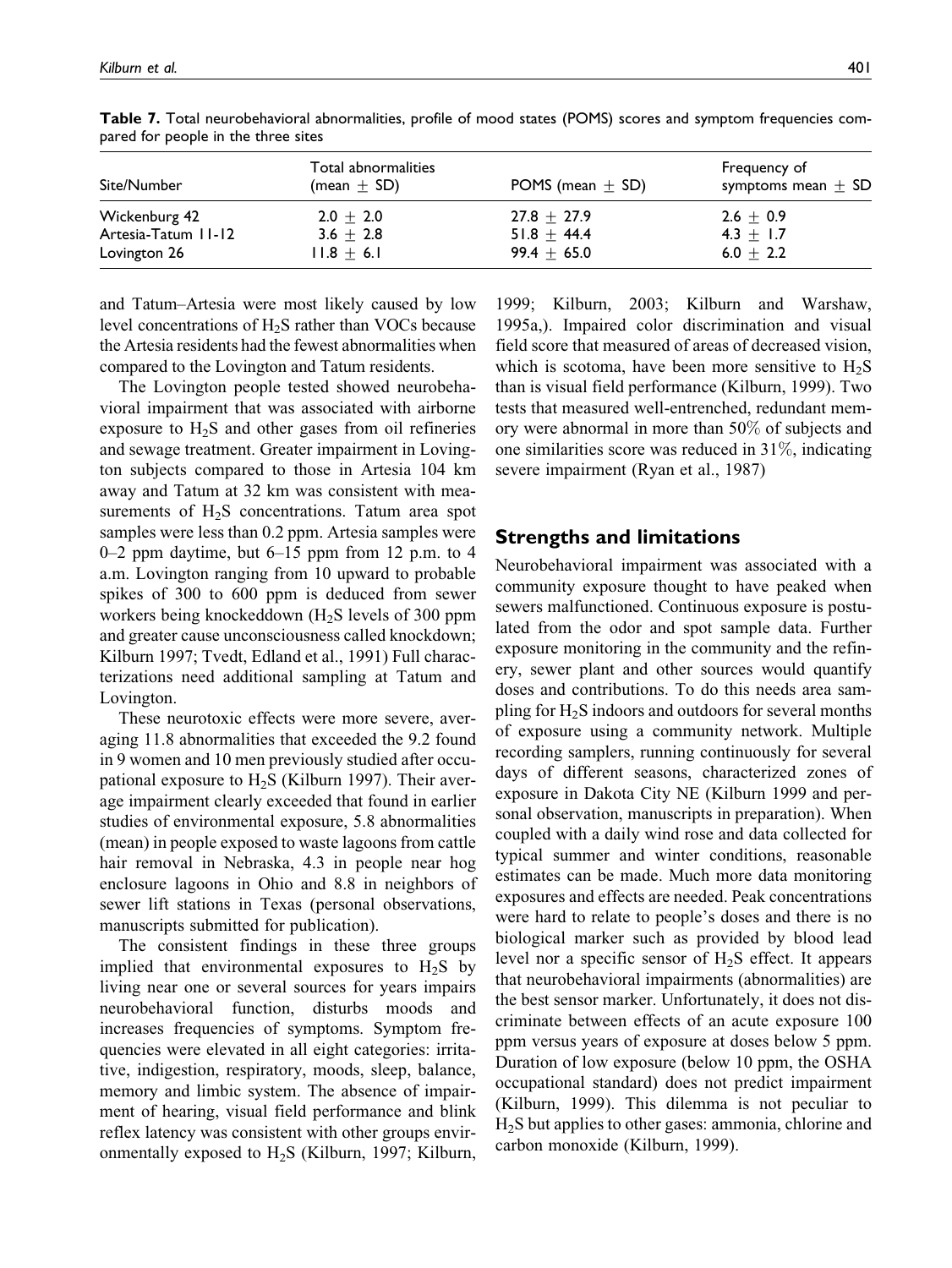A multiple recording sampler strategy applied in Lovington should sort out the relative contributions of the cheese factory and its lagoons, Navajo refinery, Davis refinery and the city sewer-treatment plant. These contributions would be needed to apportion responsibility for damage to the people in the several sectors of town. Because stopping releases completely is the objective, further measurements may be unnecessary and misleading.

The worsening function of the eight subjects after 16 months demonstrated serious permanent impairment. It appeared to be progressive in five workers and three wives who had continuing community exposure. Temporary effects from the Lovington environment, an intoxication cannot be excluded, because Tatum people were tested in Lovington 21 August 2004 at the same time as the 26 Lovington exposed people. Past community studies have not sought temporary or transient effects and brief human exposures to 5 to 10 ppm looked for pulmonary (Bhambhani et al., 1996) and cardiovascular effects (Bhambhani et al., 1997) but not sensitive neurobehavioral effects (Kilburn 1999; Feidler et al., 2008). So answering questions of permanence versus reversibility awaits further studies. Studies of children from Lovington compared to a clean community would help to define these effects.

The brain has been examined only a few times by computerized tomography after  $H_2S$ -induced encephalopathy. The pattern consists of lesions of the basal ganglia and white matter (Gaitonde et al., 1987) and of the lentiform nucleus on both sides (Matsuo et al., 1979). The pattern has been interpreted as resembling infarction and attributed to hypoxia and hypotension (Matsuo et al., 1979, De Reuck and Vender Eecken, 1978). Magnetic resonance imaging of people with severe functional impairments may help resolve this issue. Rats exposed by inhalation to 30 or 80 ppm  $H_2S$  for 7 days a week for 10 weeks lost olfactory neurons and had basal cell hyperplasia in the nose that would help explain human dysosmia and anosmia (Brenneman et al., 2000). More information is needed. Mechanisms for impaired brain function and brain damage include interference with electron transfer (Truong et al., 2006) and with sodium currents in the neurons (Warenycia et al., 1989) and overloading of the  $H_2S$  neurotransmitter that has been suggested to be the brain's third gaseous signaling system (Wang 2002). Also, rats exposed to H2S showed cumulative effects on cytochrome oxidase and on the basal ganglion function (Savolainen et al., 1980). Abnormalities in monoamine levels and morphology have been described in rats exposed in utero to  $H_2S$  (Roth et al., 1995; Skrajny et al., 1992). Cattle confined in pens above manure pits died and necropsies of two euthanized steers revealed massive diffuse cerebral cortical laminar necrosis and edema (Hooser et al., 2000). Lesions of polioenephalomalacia were produced in calves fed with added sodium sulfate and other sulfur-yielding chemicals and attributed to producing excessive  $H_2S$  in the rumen (Gould et al., 1991).

The ambient exposure recommendation circulating for comment from the United States Environmental Protection Agency for  $H_2S$  is 0.01 ppm (toxicological profile). Clearly, this odorous gas harms brain function, hence inhalation must be avoided when it is detected by the human nose. Human subjects may be exposed from many sources such as natural gas and petroleum, animal wastes, chemical synthesis and sewer gas. The precautionary principle recommends that smelling this gas is a warning that should be heeded by people to evacuate quickly.

#### Conflict of Interest

None

### Funding

This research received no specific grant from any funding agency in the public, commercial or not-for-profit sectors.

#### **References**

- Anderson DR (1987) Perimetry: with and without automation. 2nd ed. St Louis, MO: C.V. Mosby Co.
- Arnold MF, Dufresne RM, Alleyne BC, and Stuart PJE (1985) Health implication of occupational exposures to hydrogen sulfide. Journal of Occupational Medicine 27: 373-376.
- ATS Statement (1987) Standardization of Spirometry-1987 update. American Review of Respiratory Disease 136: 1285-1298.
- Bates MN, Garrett N, and Shoemack K (2002) Investigation of the health effects of hydrogen sulfide from a geothermal source Archives of Environmental Health 57: 405-411.
- Beauchamp RO, Bus JS, Popp JA, Boreiko CJ, and Andjelkovich DA (1984) A critical review of the literature on hydrogen sulfide. Critical Review Toxicology 13: 25-97.
- Bhambhani Y, Burnham R, Snydmiller G, and Maclean I (1997) Effects of 10 ppm hydrogen sulfide inhalation in exercising men and women cardiovascular metabolic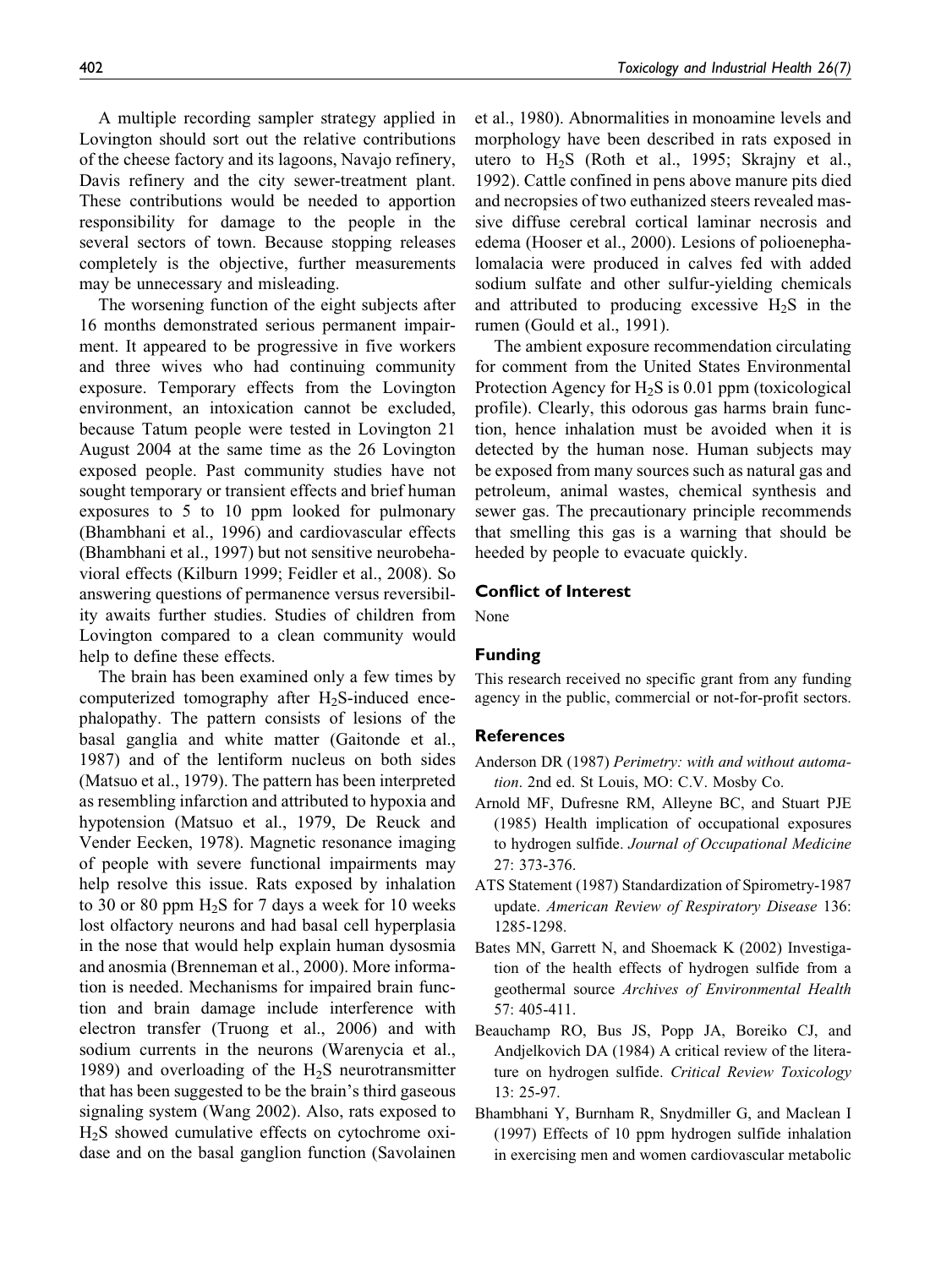and bronchial responses Journal of Occupational and Environmental Medicine 39: 122-129.

- Bhambhani Y, Burnham R, Snydmiller G, Maclean I, and Lovlin R (1996) Experts of 10 ppm hydrogen sulfide inhalation of pulmonary function in health men and women. Journal of Occupational and Environmental Medicine 38: 1012-1017.
- Bowman BJ (1982) A method for quantitative scoring of the Farnsworth panel D-15. Acta Ophthalmologica 60: 907-916.
- Brenneman KA, James RA, Gross EA, and Dorman DC (2000) Olfactory neuron loss in adult male CD rats following subchronic inhalation exposure to hydrogen sulfide. Toxicological Pathology 28: 326-303.
- Burnett WW, King EG, Grace M, Eng P, and Hall WF (1977) Hydrogen sulfide poisoning: review of 5 years' experience. Canadian Medical Association Journal 117: 1277-1280.
- Cattell RB (1951) Classical and standard score IQ standardization of the IPAT: culture free intelligence scale 2. Journal of Consulting Psychology 15: 154-159.
- Cattell RB, Feingold SN, and Sarason SB (1941) A culture free intelligence test II evaluation of cultural influences on test performance. Journal of Educational Psychology 32: 81-100.
- Christison R (1845) A treatise on poisons. 4th ed. Edinburgh: Adam and Charles Black.
- De Reuck JL, Vender Eecken HM (1978) Periventricular leukomalacia in adults. Archives Neurology 35: 517-521.
- Dubyk ST, Mustafa S (2002). Trip Report:  $H_2S$  survey, March 18-22, State of New Mexico, Environment Department 38.
- Ferris BG Jr (1978) Epidemiology standardization project. American Review of Respiratory Disease 118: 7-54.
- Feidler N, Kipen H, Ohman-Strickland P, et al. (2008) Sensory and cognitive effects of acute exposure to hydrogen sulfide. Environmental Health Perspectives 116: 78-85.
- Gaitonde UB, Sellar RJ, and O'Hare AE (1987) Long term exposure to hydrogen sulfide producing subacute encephalopathy in a child. British Medical Journal 294: 614.
- Gould DH, McAllister MM, Savage JC, and Hamar DW (1991) High sulfide concentrations in rumen fluid associated with nutritionally induced polioencephalomalacia in calves. American Journal of Veterinary Research 52: 1164-1169.
- Guidotti TL (1994) Occupational exposure to hydrogen sulfide in the sour gas industry: some unresolved issues. International Archives of Occupational and Environmental Health 66: 151-160.
- Haahatela T, Marttila O, Vikka V, Jappinen P, and Jaakkola JK (1992) The South Karelia air pollution study: acute

health effects of malodorous sulfur air pollutants released by a pulp mill. American Journal of Public Health, 83: 603-605.

- Hanna RS, Roth SH (1991) Chronic exposure to low concentrations of hydrogen sulfide produces abnormal growth in developing cerebellar Purkinje cells. Neuroscience Letters 122: 225-28.
- Jackson DN (1985) Multidimensional aptitude battery. Sigma Assessments Systems, Inc., Port Huron, MI.
- Hooser SB, Van Alstine W, Kiupel M, and Sojka J (2000) Acute pit gas (hydrogen sulfide) poisoning in confinement cattle. Journal of Veterinary Diagnostic Investigation 12: 272-275.
- Kilburn KH (1997) Exposure to reduced sulfur gases impairs neurobehavioral function. Southern Medical Journal 90: 997-1006.
- Kilburn KH (1999) Evaluating health effects from exposure to hydrogen sulfide: central nervous system dysfunction. Environmental Epidemiology and Toxicology 1: 207-216.
- Kilburn KH (2000) Visual and neurobehavioral impairment associated with polychlorinated biphenyls. Neurotoxicology 21: 489-500.39.
- Kilburn KH (2002) Is neurotoxicity associated with environmental trichloroethylene? Archives of Environmental Health 57: 121-126.
- Kilburn KH (2003) Effects of hydrogen sulfide on neurobehavioral function. Southern Medical Journal 96: 639-646.
- Kilburn KH, Warshaw RH (1992) Neurobehavioral effects of formaldehyde and solvents on histology technicians: repeated testing across time. Environmental Research. 58: 134-146.
- Kilburn KH, Warshaw RH (1993) Effects on neurobehavioral performance of chronic exposure to chemically contaminated well water. Toxicology and Industrial Health 9: 391-404.
- Kilburn KH, Warshaw RH (1994) Balance measured by head (and trunk) tracking and a force platform in chemically (PCB and TCE) exposed and referent subjects. Occupational and Environmental Medicine 51: 381-385.
- Kilburn KH, Warshaw RH (1995a). Hydrogen sulfide and reduced-sulfur gases adversely affect neurophysiological functions. Toxicology and Industrial Health 11: 185-197.
- Kilburn KH, Warshaw RH (1995b) Neurotoxic effects from residential exposure to chemicals from an oil reprocessing facility and Superfund site. Neurotoxicology and Teratology 17: 89-102.
- Kilburn KH, Thornton JC, and Hanscom B (1998b) A field method for blink reflex latency R-1 (BRL R-1) and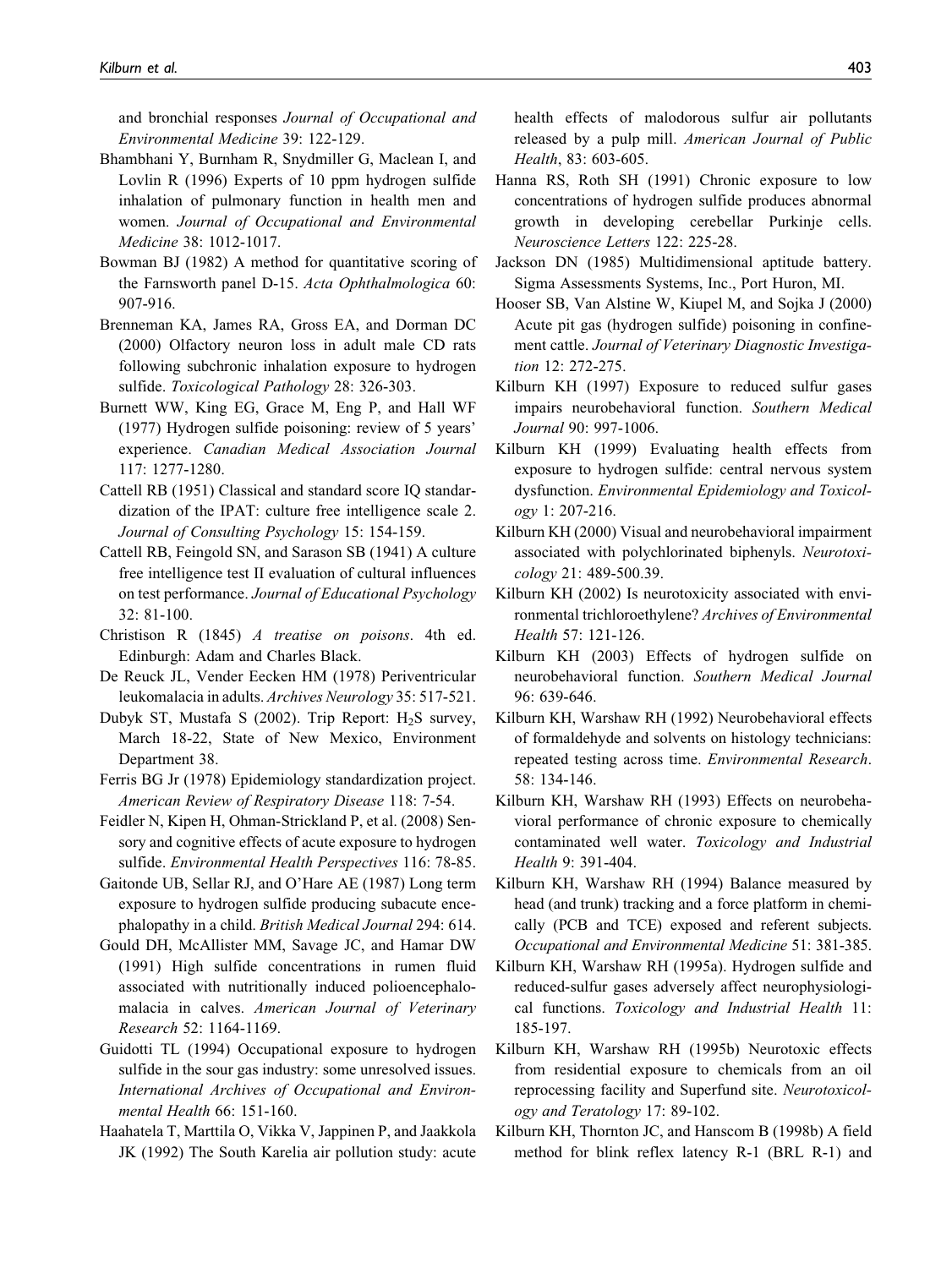prediction equations for adults and children. Electromyography and Clinical Neurophysiology 38: 25-31.

- Kilburn KH, Thornton JC, and Hanscom B (1998b) Population based prediction equations for neurobehavioral tests. Archives of Environmental Health 53: 257-263.
- Lanthony P (1978) The desaturated panel D-15. Documents Ophthalmology 46: 185-189.
- Legator MS, Singleton CR, Morris DL, and Philips DL (2001) Health effects from chronic low level exposure to hydrogen sulfide. Archives of Environmental Health 56: 123-131.
- Levin RE, Weinstein A, Peterson M, Testa MA, and Rothfield NF (1984) A comparison of the sensitivity of the 1971 and 1982 American Rheumatism Association criteria for the classification of lupus erythematosus. Arthritis and Rheumatism 27: 530-538.
- Matsuo F, Cummins JW, and Anderson RE (1979) Neurological sequelae of massive hydrogen sulfide inhalation. Archives of Neurology 36: 451-452.
- McCabe KC, Clayton GD (1950) Air pollution by hydrogen sulfide in Poza Rica, Mexico. Archives Industrial Hygiene and Occupational Medicine 6: 199-211.
- McNair DM, Lorr M, Doppleman LF, Profile of Mood States (1971/1981). San Diego, CA: Educational and Industrial Testing Service.
- Miller JA, Cohen GS, Warshaw RH, Thornton JC, and Kilburn KH (1989) Choice (CRT) and simple reaction times (SRT) compared in laboratory technicians: factors influencing reaction times and a predictive model. American Journal of Industrial Medicine 15: 687-697.
- Miller A, Thornton JC, Warshaw R, Bernstein J, Selikoff IJ, and Terstein AS (1986) Mean and instantaneous expiratory flow FVC and  $FEV<sub>1</sub>$  prediction equations from a probability sample of a large industrial state. Bulletin of European Physiopathological and Respiration 22: 589-597.
- Morris J (1997) Lost opportunity-EPA had its chance to regulate hydrogen sulfide. Available at http://www.chron. com/chronicle/nationa/h2s/lostop.html
- Partlo LA, Sainsbury RS, and Roth SH (2001) Effects of repeated hydrogen sulphide  $(H_2S)$  exposure on learning and memory in the adult rat. Neurotoxicology 22: 177-189.
- Partti-Pellinen K, Marttila O, Vilkka V, Jaakkola JJ, Jappinen P, and Oy EG (1995) The South Karelia pollution study: effects of low-level exposure to malodorous compounds on symptoms. Archives of Environmental Health 51: 315-320.
- Raven JC, Court JH, and Raven J (1988) Standard Progressive Matrices. London, Great Britain: Oxford Psychologists Press.
- Reitan RM (1958) Validity of the trail-making test as an indicator of organic brain damage. Perceptual Motor Skills 8: 271-276.
- Reitan RM (1966) A research program on the psychological effects of brain lesions in human beings. In: NR Ellis (eds.) International Review of Research in Mental Retardation. New York: Academic Press, pp.153-216.
- Rey A (1964) L'examen clinique en psychologle. Paris: Presses Universitaires de France.
- Roth SH, Skrajny B, and Reiffenstein RJ (1995) Alteration of the morphology and neurochemistry of the developing mammalian nervous system by hydrogen sulfide. Clinical Experimental Pharmacology and Physiology 22: 379-80.
- Ryan CM, Morrow LA, Bromet EJ, et al. (1987) Assessment of neuropsychological dysfunction in the workplace: normative data from the Pittsburg Occupational exposure battery Journal of Clinical and Experimental Neuropsychology 9: 665-679.
- Saadat M, Bahaoddini A (2004) Hematological changes due to chronic exposure to natural gas leakage in polluted areas of Masjidi-i-Sulaiman (Khozestan province, Iran). Ecotoxicology and Environmental Safety 58: 273-276.
- Saadat H, Zendeh-Boodi Z, and Goodarzi MA (2004) Environmental exposure to natural sour gas containing sulfur compounds results in elevated depression and hopelessness scores. Ecotoxicology and Environmental Safety 65: 288-291.
- Saadat M, Bahaoddini A, Mohabatkar H, and Noeman K (2004) High incidence of suicide by burning in Masjidi-Sulaiman (southwest of Iran). Burns 30: 829-832.
- Savolainen H, Tenhunen R, Elovaara E, and Tossavainen A (1980) Cumulative biochemical effects of repeated subclinical hydrogen sulfide intoxication in mouse brain. International Archives of Occupational and Environmental Health 46: 87-92.
- Shahani BT, Young RR (1972) Human orbicularis oculi reflexes. Neurology 22: 149-154.
- Skrajny B, Hannah RS, and Roth SH (1992) Low concentrations of hydrogen sulfide alter monoamine levels in the developing rat central nervous system. Canadian Journal Physiology and Pharmacology 70: 1515-1518.
- Skrajny B, Reiffenstein RJ, Sainsbury RS, and Roth SH (1996) Effects of repeated exposure of hydrogen sulfide on the rat hippocampal EEG. Toxicology Letters 84: 43-53.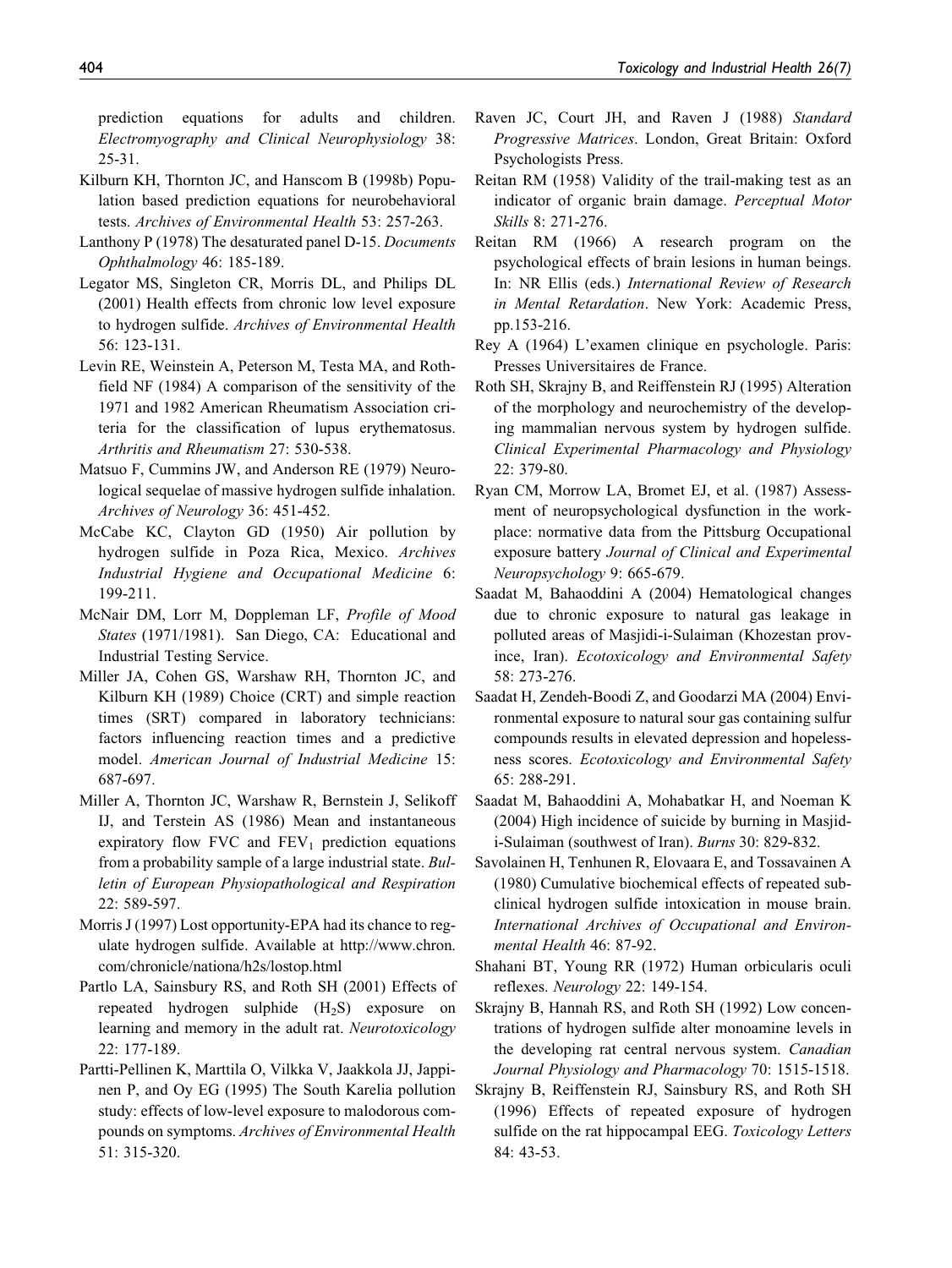- Snyder JW, Safir EF, Summerville GP, and Middleberg RA (1995) Occupational fatality and persistent neurological sequelae after mass exposure to hydrogen sulfide. American Journal of Emergency Medicine 23: 199-201.
- Solnyshkova TB (2003) Demyelination of nerve fibers in the central nervous system caused by chronic exposure to natural hydrogen sulfide-containing gas. Bulletin of Experimental Biology and Medicine 136: 328-32.
- Solnyshkova TB, Shakhlamov VA (2002) Ultrastructural and morphometric characteristics of nerve cells and myelinated fibers in the cerebral cortex after chronic exposure to natural gas containing hydrogen sulfide in low concentrations. Bulletin of Experimental Biology and Medicine 134: 474-476.
- Solnyshkova TB, Shakhlamov VA, and Volodina EP (2002) Ultrastructure of the cerebral cortex after exposure to gas containing hydrogen sulfide. Morfologia 122: 11-13.
- Toxicological Profile for Hydrogen Sulfide (Draft) (2004) U.S. Department of Health and Human Services. Agency for Toxic Substances and Disease Registry, p.153.
- Truong DH, Eghbal MA, Hindmarsh W, Roth SH, and O'Brien PJ (2006) Molecular mechanisms of hydrogen sulfide toxicity. Drug Merg Review 36: 733-744.
- Tvedt B, Edland A, Skyberg K, and Forberg S (1991) Delayed neuropsychiatric sequelae after acute  $H_2S$  poisoning affecter of motor function, memory, vision and hearing. Acta Neurology 84: 348-351.
- Tvedt B, Skyberg K, Aaserud O, Hobbesland A, and Mathiesen T (1991) Brain damage caused by  $H_2S$ : a follow-up study of six patients. American Journal of Industrial Medicine 20: 91-101.
- Wang R (2002) Two's company, three's a crowd: can  $H_2S$ be the third endogenous gaseous transmitter? Federation of American Societies for Experimental Biology (FASEB) Journal 16: 1792-1798.
- Warenycia MW, Steele JA, Karpinski E, and Reiffenstein RJ (1989) Hydrogen sulfide in combination with taurine or cysteic acid reversibly abolishes sodium currents in neuroblastoma cells. Neurotoxicology 10: 191-200.
- Wasch HH, Estrin WI, Yip P, Bowler R, and Cone J (1989) Prolongation of the P-300 latency associated with hydrogen sulfide exposure. Archives of Neurology 6: 902-904.
- Wechsler D (1981) Adult Intelligence Scale Manual– Revised. The Psychological Corporation, New York.
- Wechsler D (1987) A standardized memory scale for clinical use. Journal of Psychology 9: 87-95 (WMS-revised 1987).